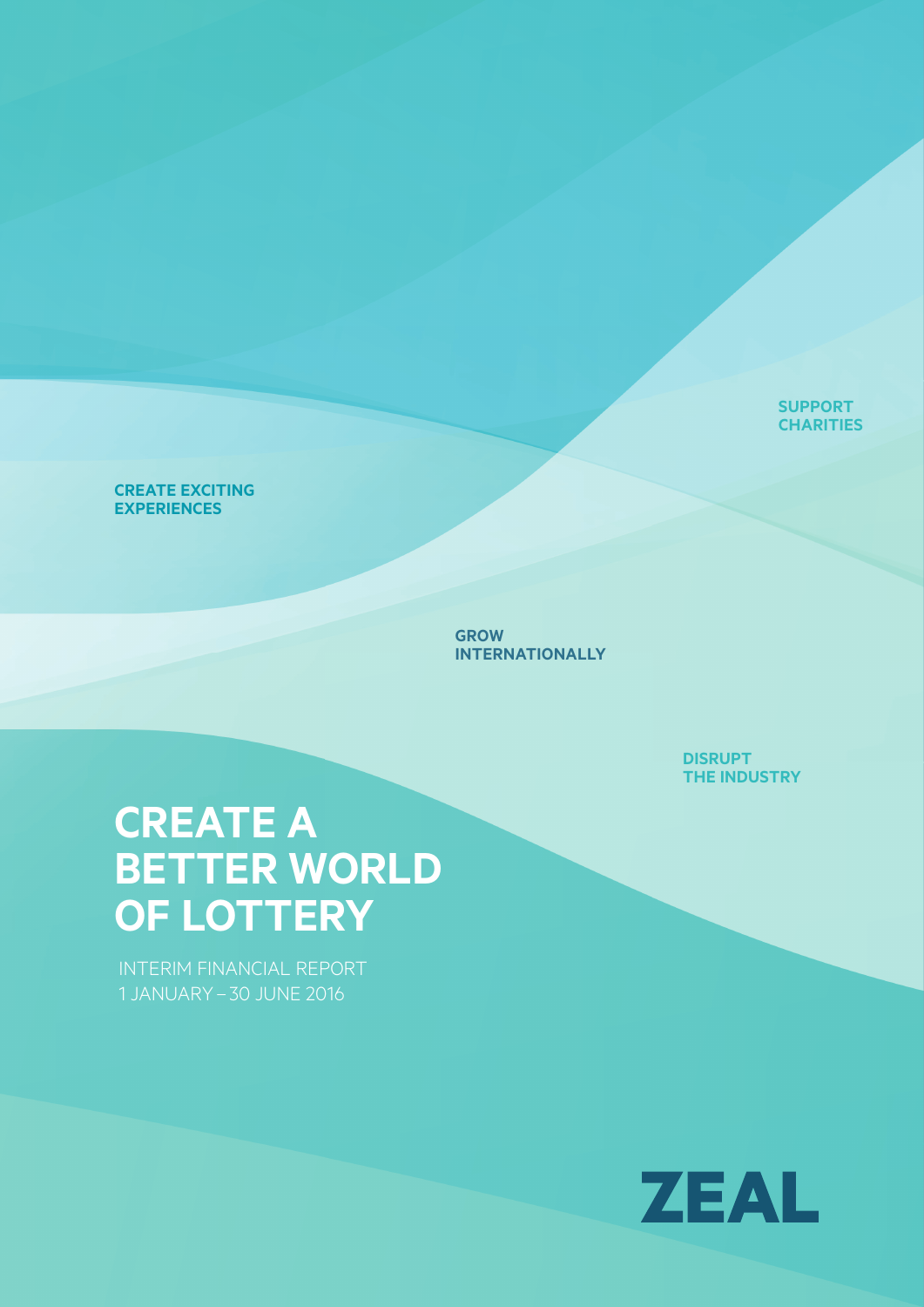**ZEAL Network SE\*** and its consolidated companies\*\* specialise in the area of online lottery. Our service offering consists primarily of the highly profitable consumer-facing lottery-based games business (secondary lottery betting and instant win games) and the provision of business-to-business lottery solutions (including white-label lotteries in the charity and associated sports organisation sectors). One of our core objectives is to disrupt the online lottery market through innovation. A proven track record in development of online technology and distribution channels, optimum utilisation of our bespoke hedging structure and the benefits of gradual market deregulation have enabled us to retain a leading position in the market.

As a result of sustained growth in the global lottery market, we continue to invest in research activities with a view to developing new products in the areas of platform technology and marketing solutions to complement our existing product suite. Our vision is to create a better world of lottery, a world that our customers, business partners and people deserve.

### **CONTENTS**

- **02** Performance
- **03** Executive Review
- **05** Business Review
- **07** Financial Review
- **11** Interim Consolidated Financial Statements
- **18** Notes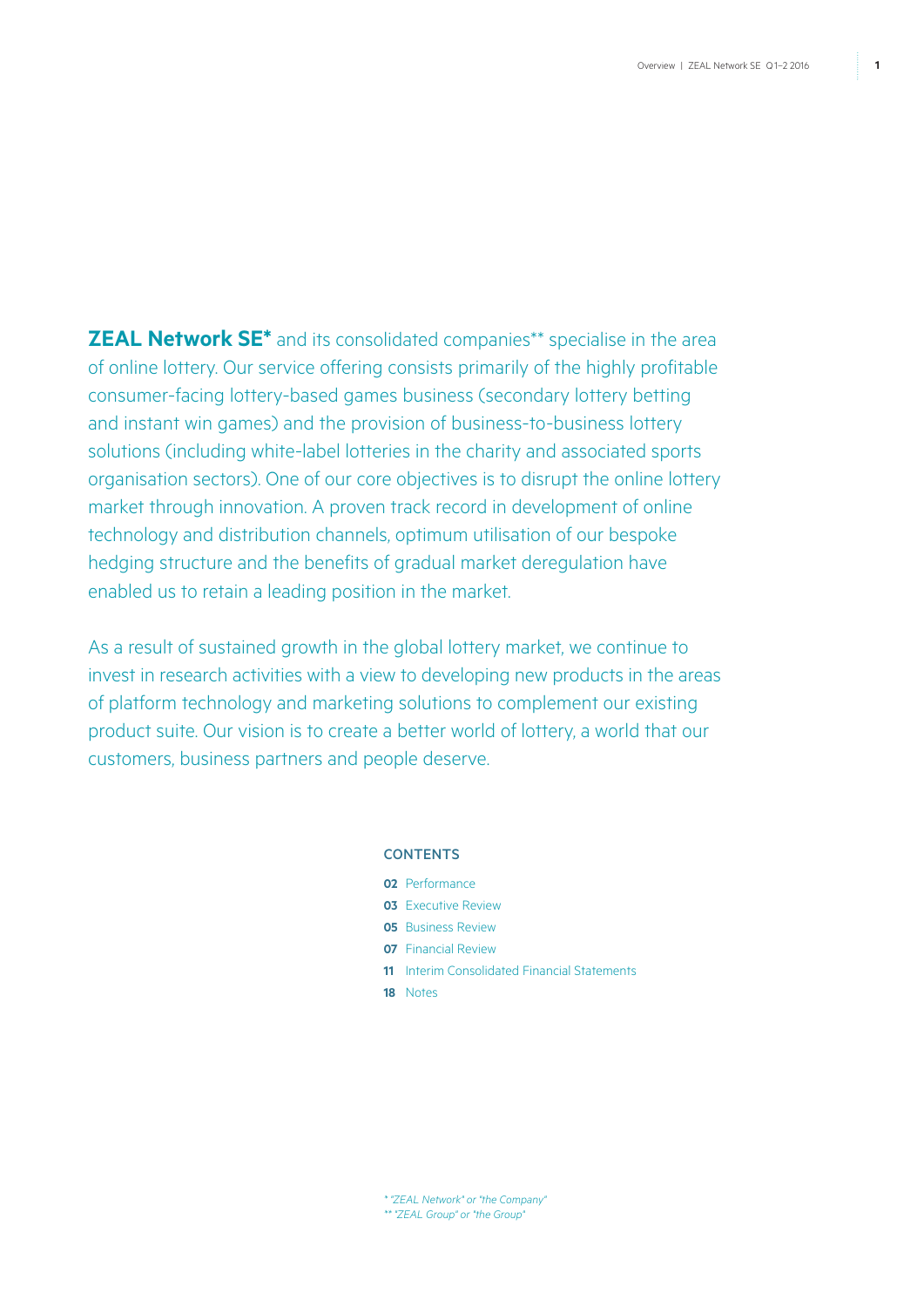# **Performance**

2015 2016

### **STATUTORY REVENUE<sup>1</sup> in €m**



#### **Statutory Total operating performance** in �m





# **NET PROFIT** in €m



### **Earnings per share** in �



*<sup>1</sup> Revenue in Q2 2015, Q3 2015 and Q2 2016 was negatively impacted by a high prize pay-out.*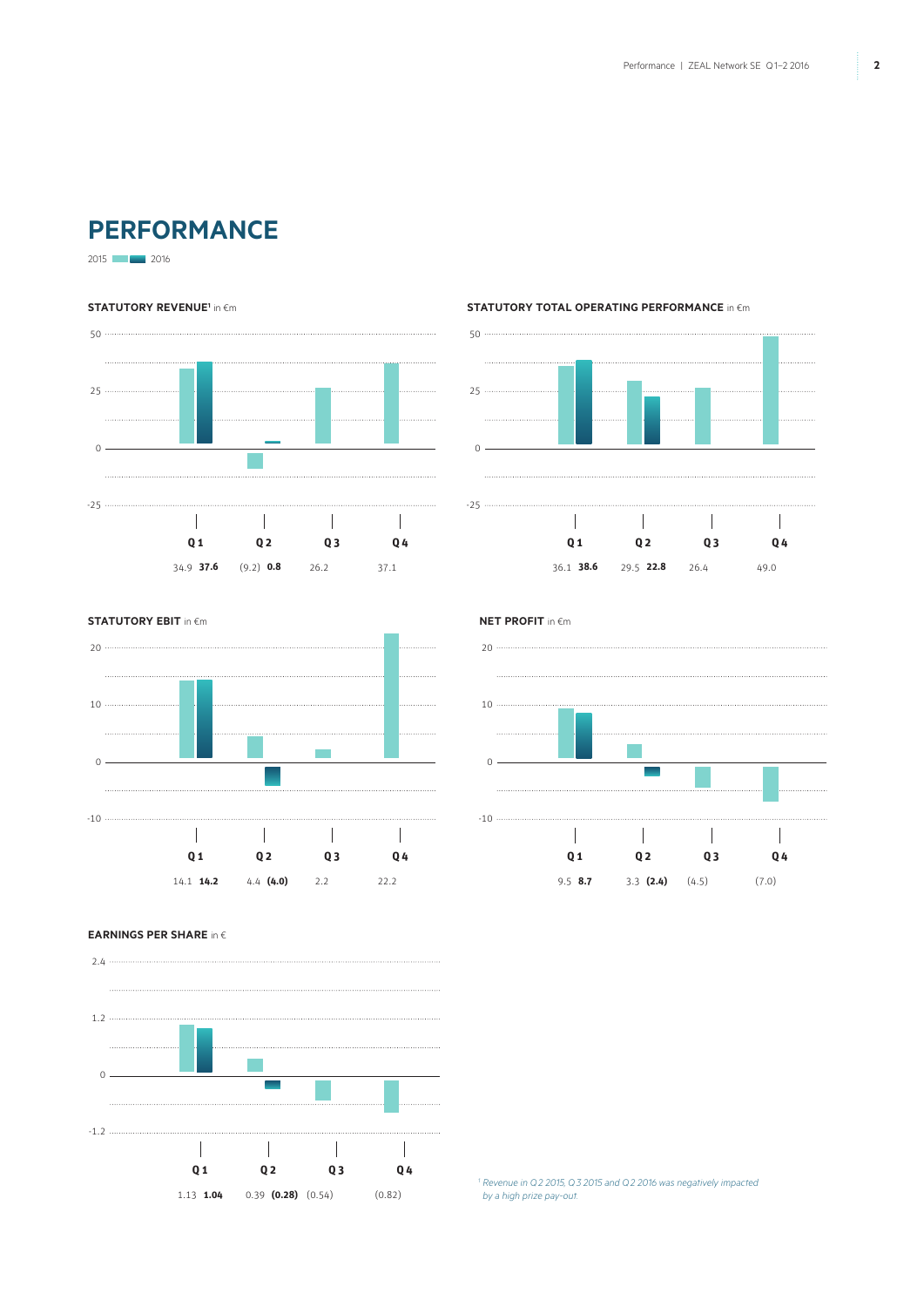# **Executive Review**

#### Dear Shareholders

ZEAL Group built on a strong performance in 2015 with a solid and profitable first six months of 2016. We continue to see growth in our business-to-consumer business. This growth is attributable to the roll out of four new instant win games in 2016, adding value to our product offering. We have also been successful in increasing the high average levels of spend from our customer base that we saw in 2015. Our business-tobusiness offering continues to track with our plan.

#### SOLID PERFORMANCE IN FIRST HALF OF 2016

During May 2016, there was one winner on the German lottery 13th week rollover which led to a pay-out of €37m. While this pay-out was partially hedged through a special insurance policy (€20m), the overall impact on total operating performance for the period ended 30 June 2016 was €17m. As described in the Q2 2015 report, during the same period in 2015, there was a similar pay-out which had an impact of €9.6m on total operating performance. Despite the effect of the large pay-outs noted above, total operating performance for H1 2016 amounted to €61.4m representing a period-on-period decrease of only €4.1m (6%) compared to the same period in the prior year (2015: €65.5m).

EBIT for the six month period ended 30 June 2016 amounted to €10.3m representing a decrease of €8.2m compared to the same period in the prior year (2015: €18.5m). This decrease was primarily attributable to uncontrollable variances including the decrease in total operating performance (€4.1m) explained above together with period on period adverse exchange movements of approximately €2.8m. The EBIT was further impacted by an increase in period marketing costs of €1.4m resulting from a multimedia advertising campaign launched in Q2 2016. Irrecoverable VAT costs resulting from the change in the UK VAT group structure of €2.5m (which are expected to drive relative savings from the middle of Q4 2016) and non-recurring costs associated with the acquisition of Geonomics of €1.3m were partly offset by decreases in period consulting costs of €1.0m and depreciation charges in the period of €2.0m.

We are satisfied with the core underlying profitability of the Group and are confident that adherence to the strategic objectives set out in the 2015 Annual Report will result in sustained EBIT growth for the rest of the year. Historically, we have seen a decrease in levels of activity during major sporting events (such as European football championships) where Germany has been successful. Despite the Euro 2016 championships taking place during Q2 2016, we saw an increase in "normalised" revenue of approximately €1.5m compared to the same period in the prior year which confirms this view. "Normalised" results include adjustments for expected lottery pay-outs based on statistical modelling.

### GEONOMICS GLOBAL GAMES LIMITED AND GEO24 UK LIMITED

### Acquisition of the non-ZEAL owned shares of Geonomics Global Games Limited ("GGGL") and Geo24 UK Limited ("Geo24")

As noted in our interim report for the period ended 31 March 2016, the Group completed the acquisition of GGGL and Geo24 on 30 March 2016. Due to the fact that the expertise of the software development team did not meet the criteria for capitalisation under applicable accounting standards, as described in note 7 to the interim financial statements, we were required to record a charge on acquisition of approximately €1.3m. The intrinsic value brought by the software development team continues to complement the skill sets of our existing software developers and has accelerated development of the business-to-business products and our ability to bring these to market.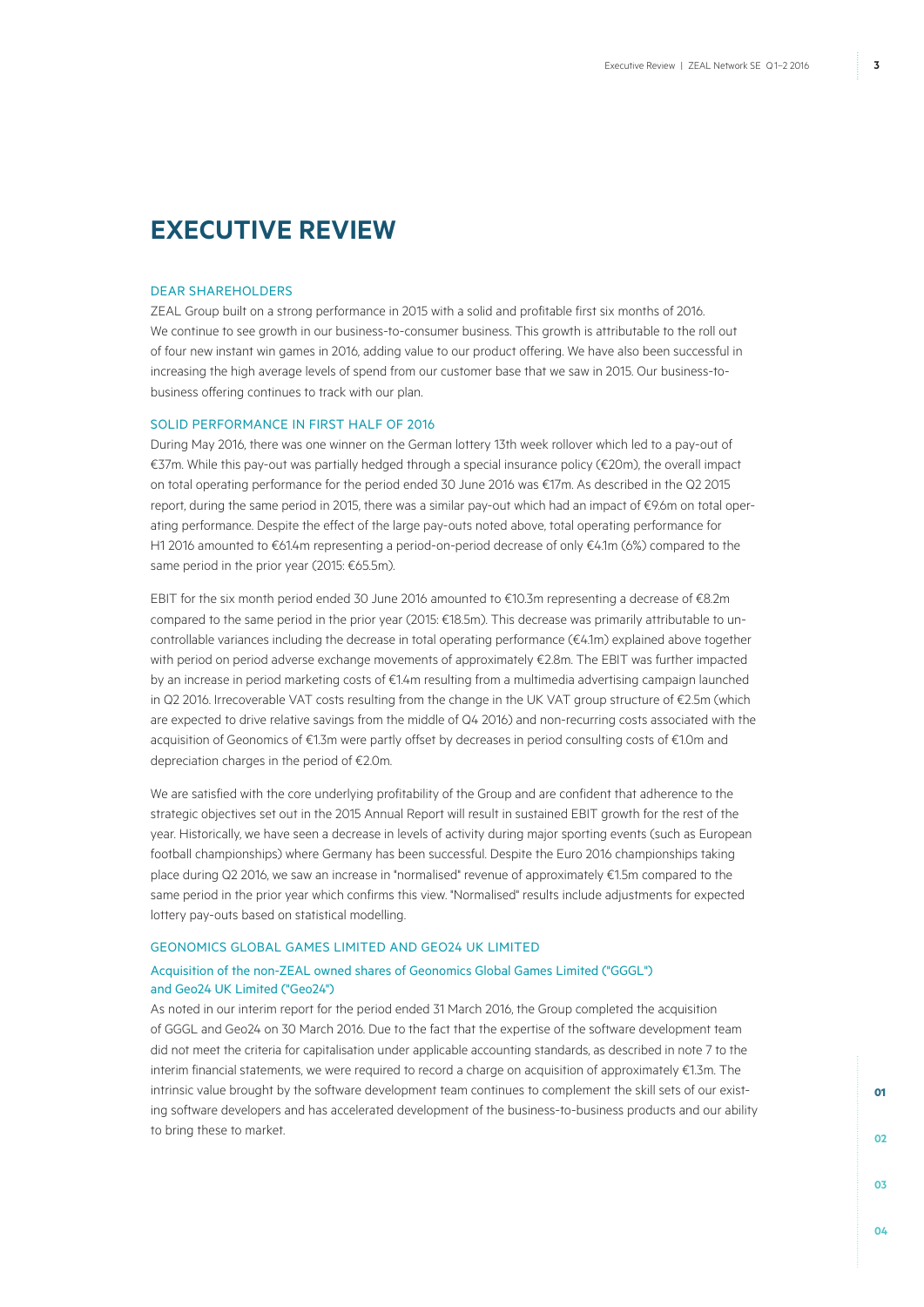### CONVERTIBLE LOAN FACILITY

As noted in the Q1 2016 report, a provision of €1.6m was recorded against the convertible loan facility drawn down by GGGL prior to acquisition. The provision was separately recorded in the consolidated income statement as an impairment on convertible loan. The loan facility was forgiven in Q2 2016.

### RELEASE OF DORMANT BALANCES

During H1 2016, one of the Group's minority shareholdings, Tipp24 Services Limited released an amount of €1.6m relating to dormant customer account balances to other operating income. The release related specifically to customer account balances where no activity had occurred since 2007. The release of these account balances is in full compliance with publicly available terms and conditions included on the tipp24.com website and significant diligence was performed prior to the authorisation of this release.

#### NEW UK VAT GROUP

During Q2 2016, the Group's minority shareholding, MyLotto24 Limited, and its wholly owned subsidiary Smartgames Technologies Limited formed a UK VAT group. The VAT group was formed in response to the future growth plans of MyLotto24 Limited and its subsidiaries. The impact on the interim results is described in more detail in the expenses section of the financial review on page 8.

### SECOND INTERIM DIVIDEND PAYMENT 2016

In accordance with our dividend policy, ZEAL Network paid out the second interim dividend of 2016 amounting to €0.70 per share at the end of Q2 2016. We intend to pay two more instalments of €0.70 per share in 2016. ZEAL Network's dividend policy is subject to periodic review and possible amendments depending on future earnings and financial position.

### **OUTLOOK**

Our strategic outlook remains unchanged with attractive growth opportunities in our target markets. We continue to make positive progress towards our strategic goals. We have benefitted from recent rulings in the European Courts which have enhanced our marketing capabilities and we are confident that our ability to increase our direct investment in marketing will drive our planned growth strategy and build on our existing customer base. Our new instant win games attract new target groups who demand a more exciting gaming experience and have increased the average revenue generated from our customers. We see high potential in this growing market. The Group remains well positioned to capitalise on opportunities arising from changes to regulatory conditions and relatively low internet penetration of the lottery industry.

When reviewing the principal business risks prior to signing off the 2016 Interim Financial Report, the Board concluded that the EU referendum result was not a principal business risk in and of itself. It is noted that the impact upon balances and figures noted in the Interim Financial Report cannot be quantified at this early stage. Over the coming months, as the impact of the referendum vote becomes clearer, we will review the action plans in place against these risks to determine whether an update is required to the Risk Report that will be included in our 2016 Annual Report.

As announced on 17 May 2016, we expect full year total operating performance to be €125–135m and full year EBIT to be €25–35m.

The Executive Board

CEO CFO CTO



**Dr. Helmut Becker Jonas Mattsson Susan Standiford**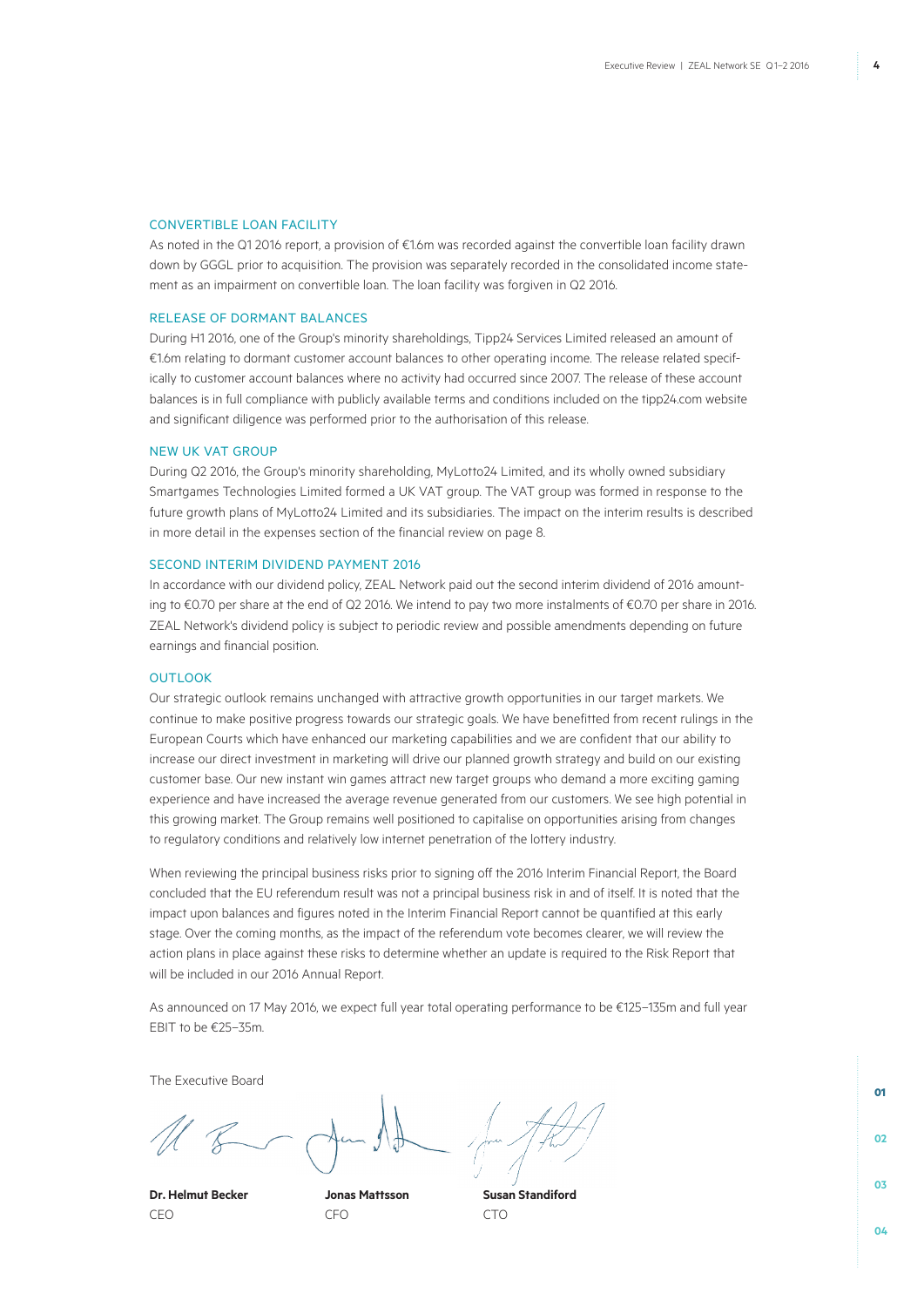# **Business Review**

# **Business Model and Structure**

The Group's operating segments are Business-to-Consumer ("B2C") and Business-to-Business/Business-to-Government ("B2B/B2G"). We have described the composition of the segments in more detail below:

#### **B2C Segment**

B2C's operating results comprise the secondary lottery betting business (secondary lottery), sales of "instant win games" products, direct costs and an allocation of the shared cost base.

### **B2B/B2G Segment**

The B2B/B2G segment comprises the remainder of the Group's core operating activities including:

- The lottery brokerage business in Spain.
- The international services business for lottery operators including online operation of the lottery games of the Spanish lottery operator ONCE (a national organisation for blind and disabled people).
- The international business that offers digital services to private business partners or state lotteries.
- Segmental results presented are attributable to the operating activities of the B2B/B2G segment together with an allocation of shared costs.

# **LEGAL AND REGULATORY MATTERS**

### ADAPTING THE FORMER BUSINESS MODEL IN GERMANY

The second stage of the German State Treaty on Games of Chance ("GlüStV 2008") became effective on 1 January 2009. GlüStV 2008 contained provisions which completely prohibited the brokering of state-run lotteries through the Internet. As a result, ZEAL Network discontinued its lottery brokerage activities in Germany at that time and transferred the assets of the German brokerage business, together with the Spanish companies (Ventura24 and Ventura24 Games), (the "transfer") to the MyLotto24 sub group. At the date of the transfer, MyLotto24 Limited was a wholly owned subsidiary of ZEAL Network. Ownership of the Spanish companies was transferred to ZEAL Network as part of a corporate restructure in 2014.

Following the transfer, ZEAL Network assigned the majority voting rights (in the form of preference shares stripped of their main economic rights) in both MyLotto24 Limited and its subsidiary Tipp24 Services Limited to a Swiss foundation ("Fondation Enfance Sans Frontières" or "FESF") set up by ZEAL Network. The MyLotto24 sub group is consolidated into the ZEAL Group financial statements because the relevant criteria under IFRS 10 are met (refer to section 2.4 of the Group's accounting policies on page 72 of the 2015 Annual Report for further detail).

The 2008 German State Treaty on Games of Chance ("GlüStV 2008") expired on 31 December 2011 and was replaced by the 2012 German State Treaty on Games of Chance ("GlüStV 2012"). GlüStV 2012 permits brokerage activities in Germany where licences are granted by the State. While we continue to fight in the courts for the resumption of our business in Germany, our attempt to obtain a licence under GlüStV 2012 has so far been unsuccessful.

### ONGOING LEGAL AND REGULATORY MATTERS

The principal legal and regulatory matters affecting the Group are included within our 2015 Annual Report. There have been no material changes to the status of these matters since the date of approval of the 2015 Annual Report. Furthermore, there have been no significant additional legal or regulatory matters that have arisen during the first six months of 2016.

# TAX MATTERS AND CONTINGENT LIABILITIES

There have been no changes in the status of the tax matters reported in the 2015 Annual Report. The Directors continue to closely monitor any changes in areas where contingent liabilities have previously been disclosed and where provisions have previously been recorded.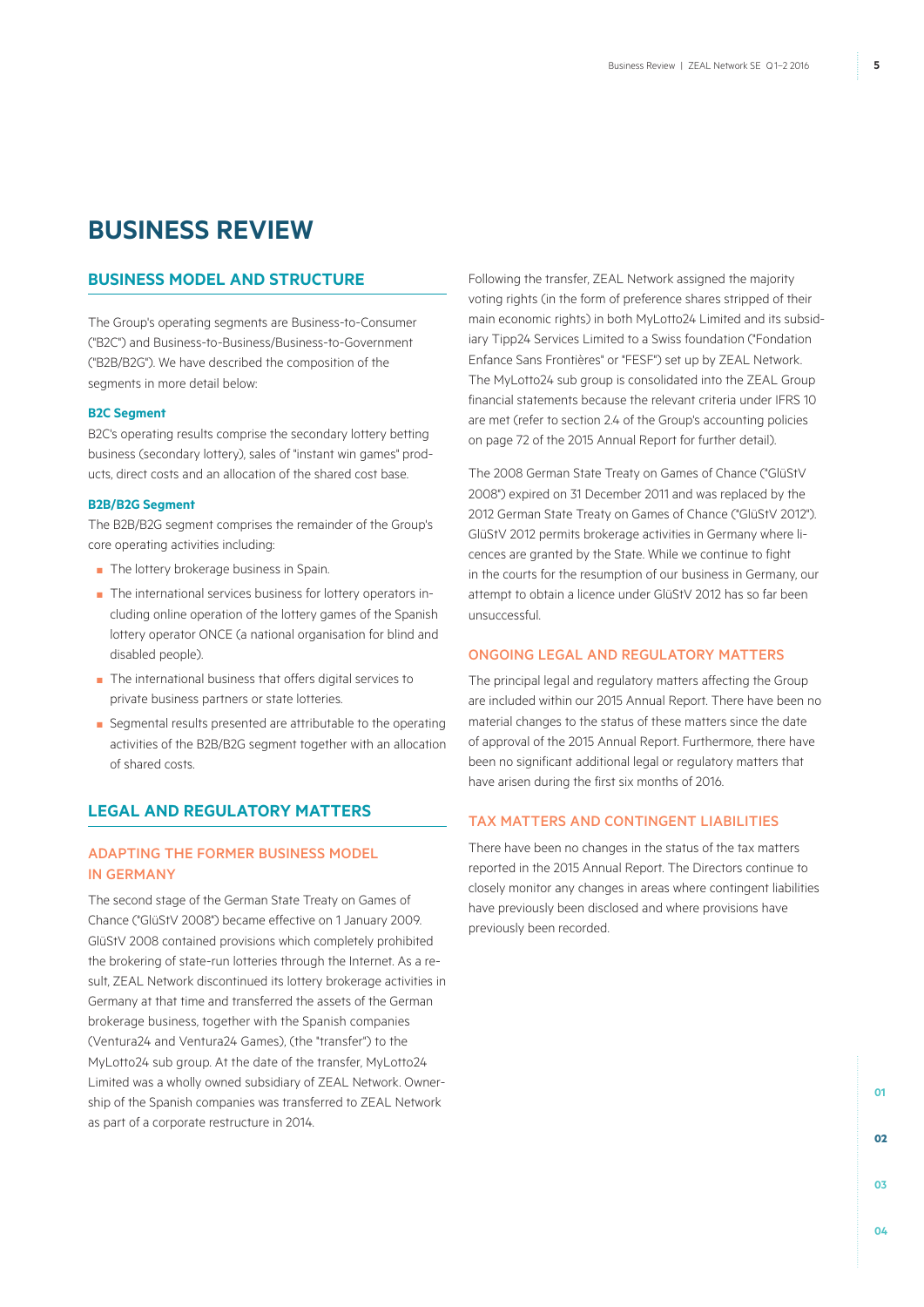# **NORMALISATION OF RESULTS**

### NORMALISED RESULTS

In the lotteries on whose results ZEAL rely, there are fixed underlying pay-out ratios (ratio of pay-outs to stakes) for ongoing lottery draws. For our main products this is approximately 50%. The expected pay-out ratio for secondary lotteries is the same as for the primary lotteries.

There may be deviations between the expected pay-out ratio and actual pay-outs made. The difference between the actual pay-out and the expected prize pay-out is referred to as "normalisation" in this report.

In order to aid understanding of the financial statements and the related earnings position, we disclose the effect of deviations between the expected and actual pay-out ratio by presenting "normalised" revenue and EBIT.

# PAY-OUTS ON SECONDARY LOTTERIES

Total pay-outs on secondary lotteries in the first six months of 2016 were €31.1m above the expected pay-out value (in the first six months of 2015, the comparable figure was €42.3m above the expected pay-out value) with an impact on statutory revenue of the same amount. The impact of the revenue normalisation effect was partially offset by special jackpot insurance income of €20.0m resulting in a difference between actual and expected statutory EBIT of €11.1m (in the first six months of 2015 statutory EBIT was €4.2m lower than expectation).

### **Revenue**

|                         | 01/01-30/06/2016 | 01/01-30/06/2015 |
|-------------------------|------------------|------------------|
| in $\notin k$           |                  |                  |
| Actual                  | 38,330           | 25.698           |
| Expected <sup>1</sup>   | 69.473           | 67.989           |
| Deviations <sup>2</sup> | (31, 143)        | (42, 291)        |

### **EBIT**

|                         | 01/01-30/06/2016 | 01/01-30/06/2015 |
|-------------------------|------------------|------------------|
| in $\notin k$           |                  |                  |
| Actual                  | 10.264           | 18.520           |
| Expected <sup>1</sup>   | 21,377           | 22.712           |
| Deviations <sup>2</sup> | (11, 113)        | (4, 192)         |

*1 Actuals adjusted for expected pay-outs*

*2 Effect of normalisation of results*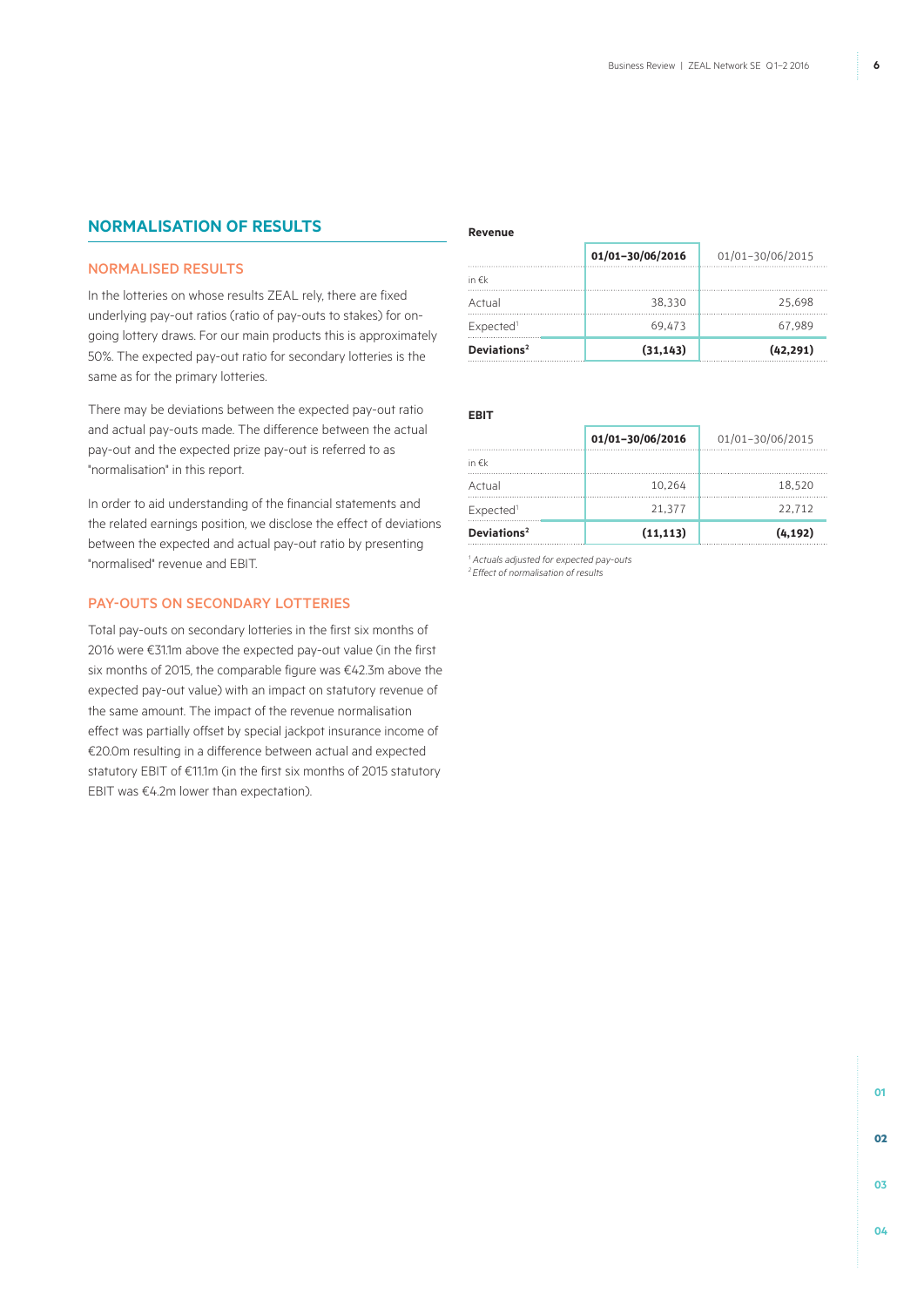# **Financial review**

The following table details the interim consolidated statement of operations of the ZEAL Group for the six months ended 30 June:

|                                    | 01/01-30/06/2016 | 01/01-30/06/2015 | Change %       |
|------------------------------------|------------------|------------------|----------------|
| in $\epsilon$ k                    |                  |                  |                |
| Revenue                            | 38,330           | 25,698           | 49             |
| Other operating income             | 23,114           | 39,844           | (42)           |
| <b>Total operating performance</b> | 61,444           | 65,542           | (6)            |
| Personnel expenses                 | (13, 363)        | (13,057)         | $\mathfrak{D}$ |
| Exchange rate differences          | (1,488)          | 1.304            | (214)          |
| Other operating expenses           | (33, 613)        | (31, 710)        | 6              |
| Marketing expenses                 | (5,614)          | (4, 244)         | 32             |
| Direct costs of operations         | (15,082)         | (15, 470)        | (3)            |
| Other costs of operations          | (12, 917)        | (11.996)         | 8              |
| Loss on acquisition                | (1, 340)         |                  | N/A            |
| <b>EBITDA</b>                      | 11,640           | 22,079           | (47)           |
| Amortisation and depreciation      | (1, 376)         | (3, 559)         | (61)           |
| <b>EBIT</b>                        | 10,264           | 18,520           | (45)           |
| Financial result                   | (1, 223)         | (1,437)          | (15)           |
| <b>Earnings before taxes</b>       | 9,041            | 17,083           | (47)           |
| Income taxes                       | (2,712)          | (4, 372)         | (38)           |
| Profit for the period              | 6,329            | 12,711           | (50)           |

# **REVENUE AND TOTAL OPERATING PERFORMANCE**

Consolidated revenue and total operating performance for the six month period ended 30 June 2016 amounted to €38,330k and €61,144k respectively, representing an increase of €12,632k in consolidated revenue and decrease of €4,098k in total operating performance respectively compared to the same period in 2015.

The increase in revenue performance was largely driven by the successful rollout of our instant win games product offering since February 2015. These products started to generate positive revenues and cash inflows towards the end of Q1 2015. Sustained revenue growth in these products during the remainder of 2015 and into 2016 has led to positive period on period revenue growth. This growth was complemented by an increase in the high average levels of spend from our customer base that we saw in 2015.

The period on period decrease in the other operating income balance is attributable to hedging income generated in each period together with the release of €1,600k of dormant balances referred to in the Executive Review above. The other operating income for the period ended 30 June 2016 primarily comprised €20,000k from a special jackpot insurance premium (30 June 2015: €38,300k of hedging income). Period on period fluctuations in other operating income are expected based on the timing of jackpot winners.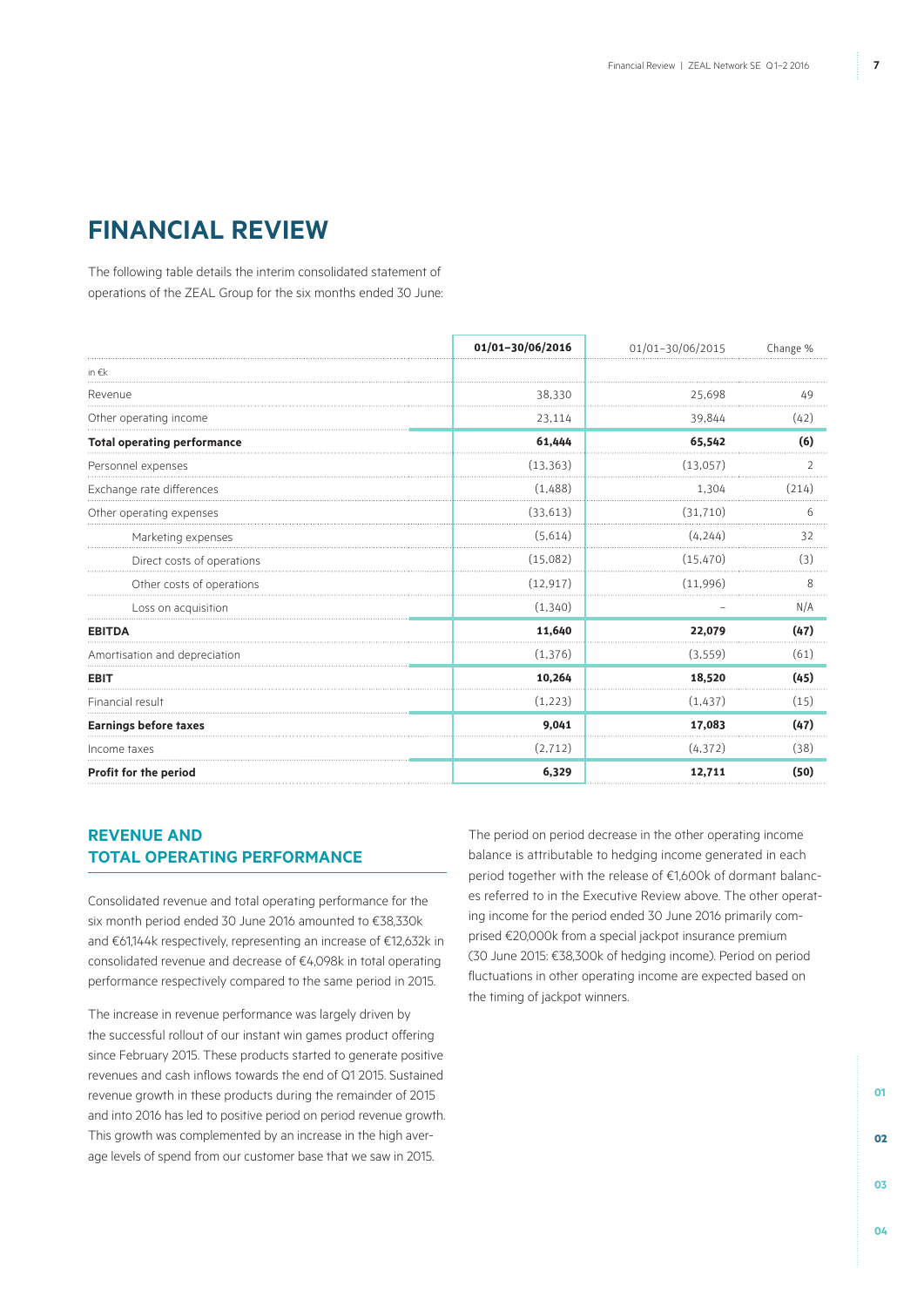### **EBIT**

At a consolidated statutory level, EBIT for the period amounted to €10,264k (2015: €18,520k).

Decreases in period on period consulting costs of €992k and depreciation charges of €1,999k were more than offset by the decreases in total operating performance of €4,098k, adverse exchange movements of €2,792k, increased investment in marketing costs of €1,370k and irrecoverable VAT charges of approximately €2,500k.

The remaining difference of €487k is attributable to individually immaterial movements in other cost categories.

Further detail on the movement in expenses is included in the section directly below.

# **Expenses**

In the first six months of 2016, personnel expenses were €13,363k representing an increase of 2% compared to the same period in 2015 (€13,057k). The period-on-period increase in personnel expenses is primarily due to an increased group headcount relating to investments in new business opportunities and inflation based salary increases.

Compared to the same period in the previous year, other operating expenses increased from €31,710k to €33,613k. The most significant contributory factors, as noted above were:

- €1,370k increased investment in marketing costs driven by ongoing multi media advertising campaigns.
- €2,500k increase in irrecoverable VAT costs resulting from a change in the UK VAT grouping structure – this new structure is expected to drive relative VAT savings from the middle of Q4 2016.
- Increases noted above were offset by a decrease of €992k in consulting costs due to non-recurring costs on projects now complete and other savings of €975k attributable to movements in other cost categories.

### **LOSS ON ACQUISITION**

At 31 December 2015, the Group owned 25.7% of the shares issued by GGGL. On 29 January 2016, the Group exercised vested warrants that increased its shareholding to 32.13%.

On 30 March 2016, the Group completed the purchase of the remaining 67.87% of the issued share capital of GGGL in exchange for consideration of £814k (€1,041k). At the date of acquisition, the Group recognised a charge of €1,340k driven by the acquisition of the net liabilities of GGGL and its joint venture, Geo24. Further explanation is included in note 7 to the interim financial statements below.

# **FINANCIAL RESULT**

Investments in Geonomics Global Games Limited (associate) and Geo24 UK Limited (joint venture) were written down to €nil at 31 December 2015. No loss pick-ups were therefore accounted for in the six month period to 30 June 2016.

The net charge recorded within financial result is primarily attributable to the impairment of the draw-downs on the convertible loan facility totalling €1,598k. Amounts drawn were fully provided for at the date of draw-down. The remaining amounts recorded within financial result relate to interest and other income of €510k offset by interest expense of €135k.

### **Tax**

At 30%, the consolidated tax rate in the first six months is higher than the same period in the prior year (26%). As the B2C and B2B/B2G segments are treated as different tax units, losses of the B2B/B2G segment cannot be offset against earnings of the B2C segment. Fluctuations in the mix of losses and earnings between these segments period on period therefore have a direct result on the Group's consolidated tax rate and contribute to fluctuations in the rates realised each year.

# **EARNINGS PER SHARE (EPS)**

The EPS from continuing operations in the first six months of 2016 decreased compared to the same period in the previous year from €1.52 to €0.75 due to a decrease in profit after tax to €6,329k.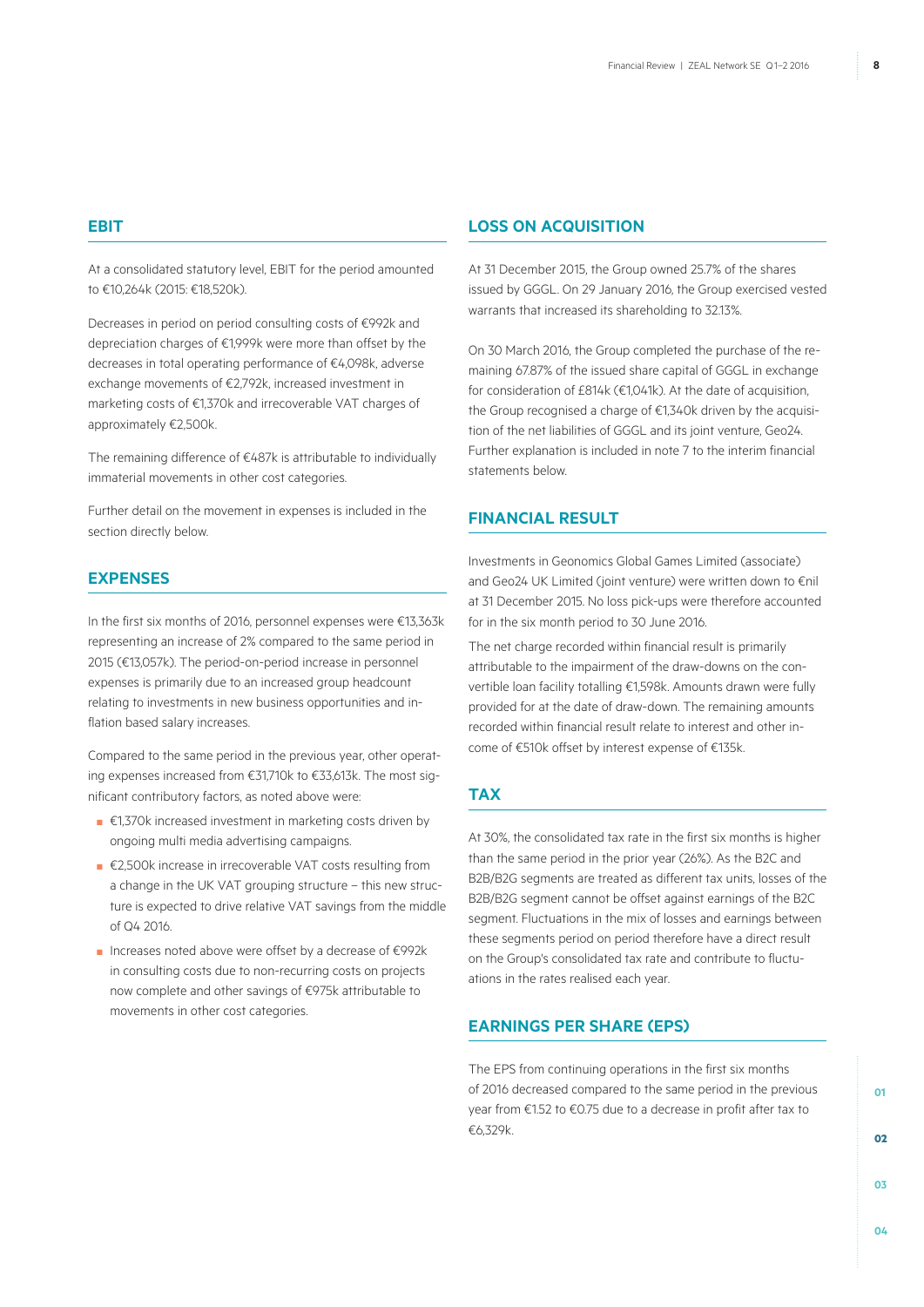### **DIVIDEND**

The second payment of the interim dividends, amounting to €0.70 per share, was made on 30 June 2016. We intend to pay two more instalments of €0.70 per share at the end of each quarter in 2016.

### **Dividend periods for 2016**

| in $\epsilon$                 | 01 2016       | 0 2 2016      | 03 2016          | 04 2016                |
|-------------------------------|---------------|---------------|------------------|------------------------|
| Dividend per registered share |               |               | 1/(              |                        |
|                               |               |               | End of September | <b>End of December</b> |
| Payment date                  | 31 March 2016 | -30 June 2016 | (expected)       | (expected)             |

# **CASH FLOW AND CAPITAL MANAGEMENT**

|                                                                                      | $01 - 22016$ |         |
|--------------------------------------------------------------------------------------|--------------|---------|
| in $\epsilon$ k                                                                      |              |         |
| Key cash flow positions                                                              |              |         |
| Cash from operating activities                                                       | 16.867       | 15.504  |
| Cash used in investing activities                                                    | (1.817)      |         |
| Cash used in financing activities                                                    | (11.739)     |         |
| Changes in cash and pledged cash and short-term financial assets                     | 3.311        |         |
| Cash and pledged cash and short-term financial assets at the beginning of the period | 107.660      | 108.140 |
| Cash and pledged cash and short-term financial assets at the end of the period       | 110,971      |         |

Cash from operating activities in the first six months of 2016 was €16,867k (€1,363k above the comparable 2015 figure of €15,504k). The movement was attributable to a number of non-recurring items relevant to each specific reporting period, specifically treatments of losses on the GGGL and Geo24 investments and working capital movements on large jackpot pay-outs.

In the first six months of 2016, investing activities resulted in cash outflows of €1,817k (2015: cash outflows of €242k). In 2016, the main components of the cash outflows related to draw-downs made by GGGL on the convertible loan facility (€1,598k). No similar cash payments were made in the same period in the previous year.

Cash used in financing activities of €11,739k (2015: €11,739k) is wholly attributable to dividend payments.

As of 30 June 2016, the ZEAL Group had cash and pledged cash and short-term financial assets of €110,971k (2015: €111,663k). This includes funds that ensure that MyLotto24 is sufficiently financed to effect payments of potential relevant jackpot winnings.

# **Forecast**

As announced on 17 May 2016, we expect full year total operating performance to be €125–135m and full year EBIT to be €25–35m.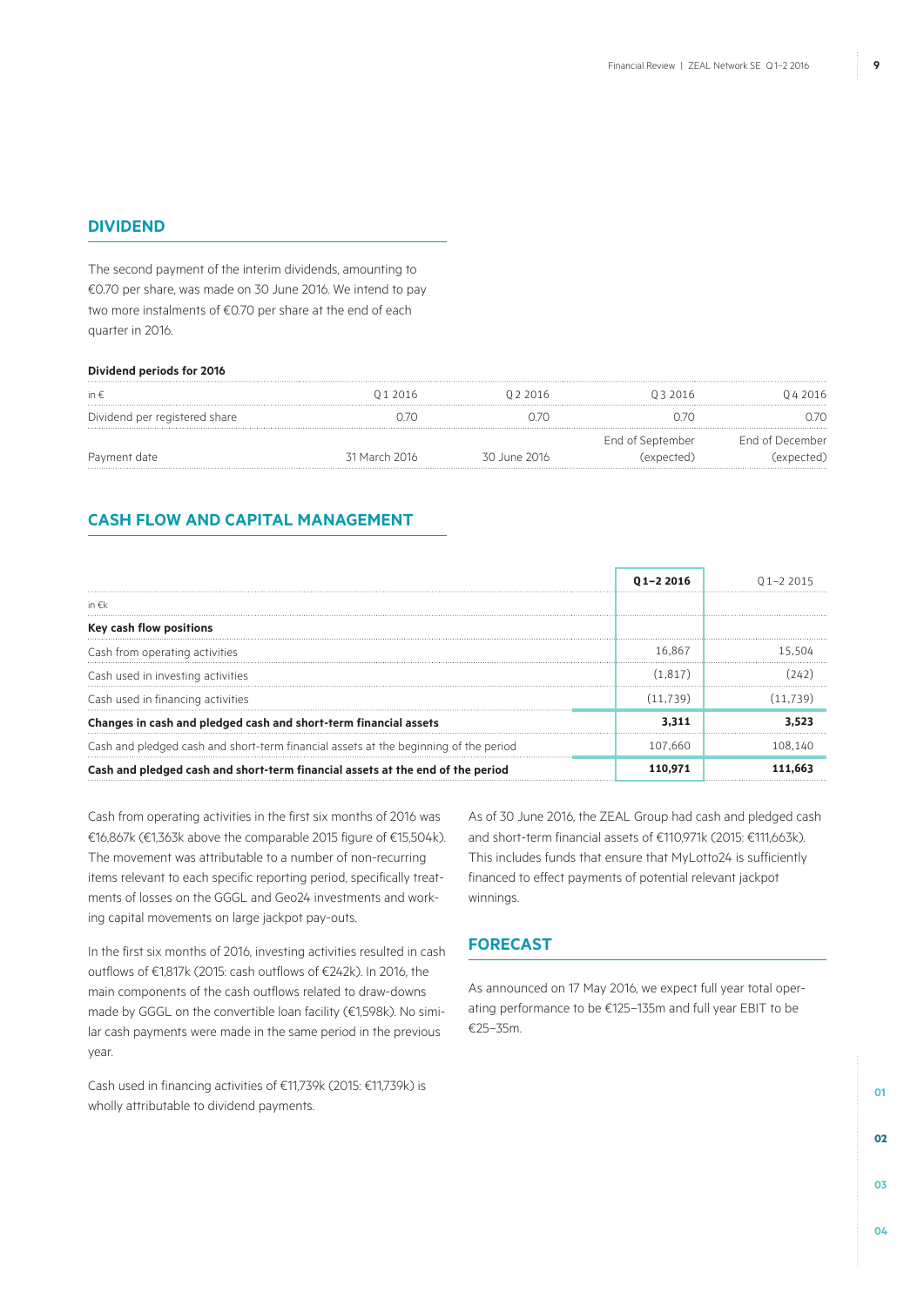# **Other Information**

Information about our risk management approach and our business risks and opportunities are detailed on pages 20 to 25 of our 2015 Annual Report. Compared with the risks and opportunities previously presented, no significant additional risks or opportunities for ZEAL Group have come to light in the first six months of 2016 other than the impact of Britain's decision to leave the European Union ("Brexit") referred to in the Executive Review.

# **Going concern**

The Directors formed a judgement at the time of approving the interim financial statements that there is a reasonable expectation that ZEAL has adequate resources to continue for the foreseeable future. The Group held €111.0m in cash, pledged cash and shortterm financial assets at the period end (31 December 2015: €107.7m). The Group expects to deliver revenue and profit growth in the period ahead. For these reasons, the Directors have adopted the going concern basis in preparing the interim condensed consolidated financial statements.

# **Directors of the Company**

The directors who held office during the period were:

- Dr. Helmut Becker, CEO (Executive Board)
- Jonas Mattsson, CFO (Executive Board)
- Susan Standiford, CTO (Executive Board)
- Andreas de Maizière (Supervisory Board)
- Thorsten H. Hehl (Supervisory Board)
- Oliver Jaster (Supervisory Board)
- Bernd Schiphorst (Supervisory Board)
- Jens Schumann (Supervisory Board)
- Peter Steiner (Supervisory Board)

# **Responsibility statement**

To the best of our knowledge, and in accordance with the applicable reporting principles for interim financial reporting, the interim consolidated financial statements give a true and fair view of the assets, liabilities, financial position and profit of the Group, and the interim management report of the Group includes a fair review of the development and performance of the business and the position of the Group, as well as a fair review of information on material transactions with related parties and changes since the last Annual Report.

12 August 2016

CEO CFO CTO

Dr. Helmut Becker Jonas Mattsson Susan Standiford

**01 02 03**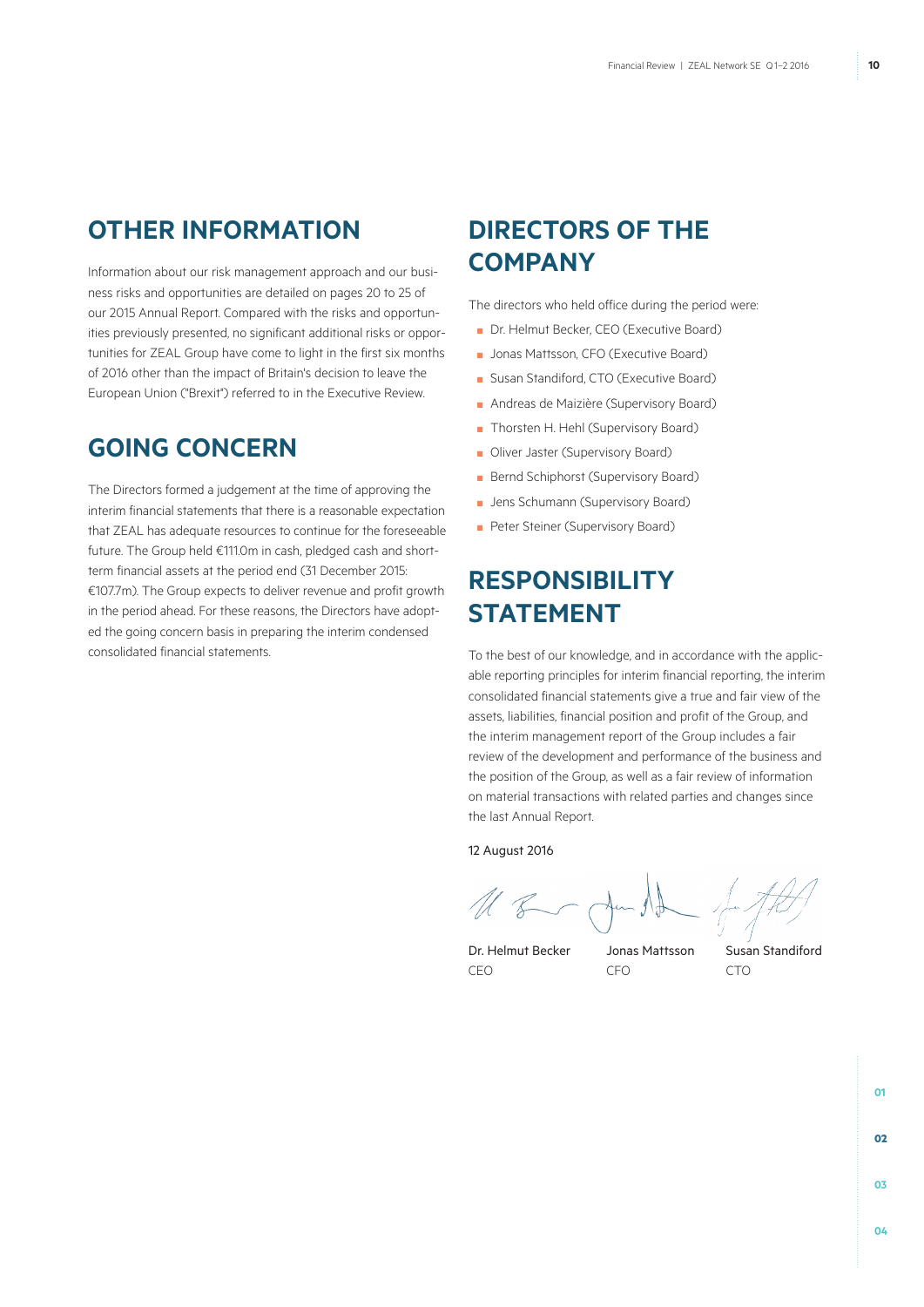# Interim Condensed Consolidated Income Statement (unaudited) FOR THE THREE AND SIX MONTHS ENDED 30 JUNE 2016

|                                                                                                |                          | $01 - 22016$ | $Q1 - 22015$ | Q <sub>2</sub> 2016 | Q2 2015  |
|------------------------------------------------------------------------------------------------|--------------------------|--------------|--------------|---------------------|----------|
| in $\epsilon$ k                                                                                | Note                     |              |              |                     |          |
| Revenue                                                                                        | $\overline{\phantom{a}}$ | 38,330       | 25,698       | 754                 | (9,204)  |
| Other operating income                                                                         | $\overline{2}$           | 23,114       | 39,844       | 22,055              | 38,683   |
| <b>Total operating performance</b>                                                             |                          | 61,444       | 65,542       | 22,809              | 29,479   |
| Personnel expenses                                                                             |                          | (13, 363)    | (13,057)     | (6,618)             | (6,665)  |
| Amortisation/depreciation on intangible assets<br>and property, plant and equipment            |                          | (1, 376)     | (3,559)      | (453)               | (1,774)  |
| Exchange rate differences                                                                      |                          | (1,488)      | 1,304        | (509)               | 474      |
| Other operating expenses                                                                       |                          | (33, 613)    | (31,710)     | (19,208)            | (17,090) |
| Marketing expenses                                                                             |                          | (5,614)      | (4, 244)     | (4, 145)            | (2,488)  |
| Direct costs of operations                                                                     |                          | (15,082)     | (15, 470)    | (7, 156)            | (8,383)  |
| Other costs of operations                                                                      |                          | (12, 917)    | (11,996)     | (7,907)             | (6, 219) |
| Loss on acquisition                                                                            |                          | (1, 340)     |              |                     |          |
| <b>Result from operating activities (EBIT)</b>                                                 |                          | 10,264       | 18,520       | (3,979)             | 4,424    |
| Finance and other income                                                                       |                          | 510          | 427          | 384                 | 396      |
| Finance costs                                                                                  |                          | (135)        | (90)         | (83)                | (28)     |
| Impairment of convertible loan                                                                 |                          | (1, 598)     |              |                     |          |
| Share of loss of associated companies                                                          |                          |              | (630)        |                     | (298)    |
| Share of loss of joint ventures                                                                |                          |              | (1, 144)     |                     | (521)    |
| <b>Financial result</b>                                                                        |                          | (1,223)      | (1,437)      | 301                 | (451)    |
| Profit/(loss) before income tax                                                                |                          | 9,041        | 17,083       | (3,678)             | 3,973    |
| Income tax (expense)/credit                                                                    |                          | (2,712)      | (4, 372)     | 1,312               | (721)    |
| Profit/(loss) for the period <sup>1</sup>                                                      |                          | 6,329        | 12,711       | (2,366)             | 3,252    |
| Earnings/(loss) per share for profit attributable<br>to ordinary equity holders of the Company |                          | €            | €            | €                   | €        |
| Basic and diluted earnings/(loss) per share                                                    |                          | 0.75         | 1.52         | (0.28)              | 0.39     |

*1 The consolidated profit is attributable to the owners of ZEAL Network SE.*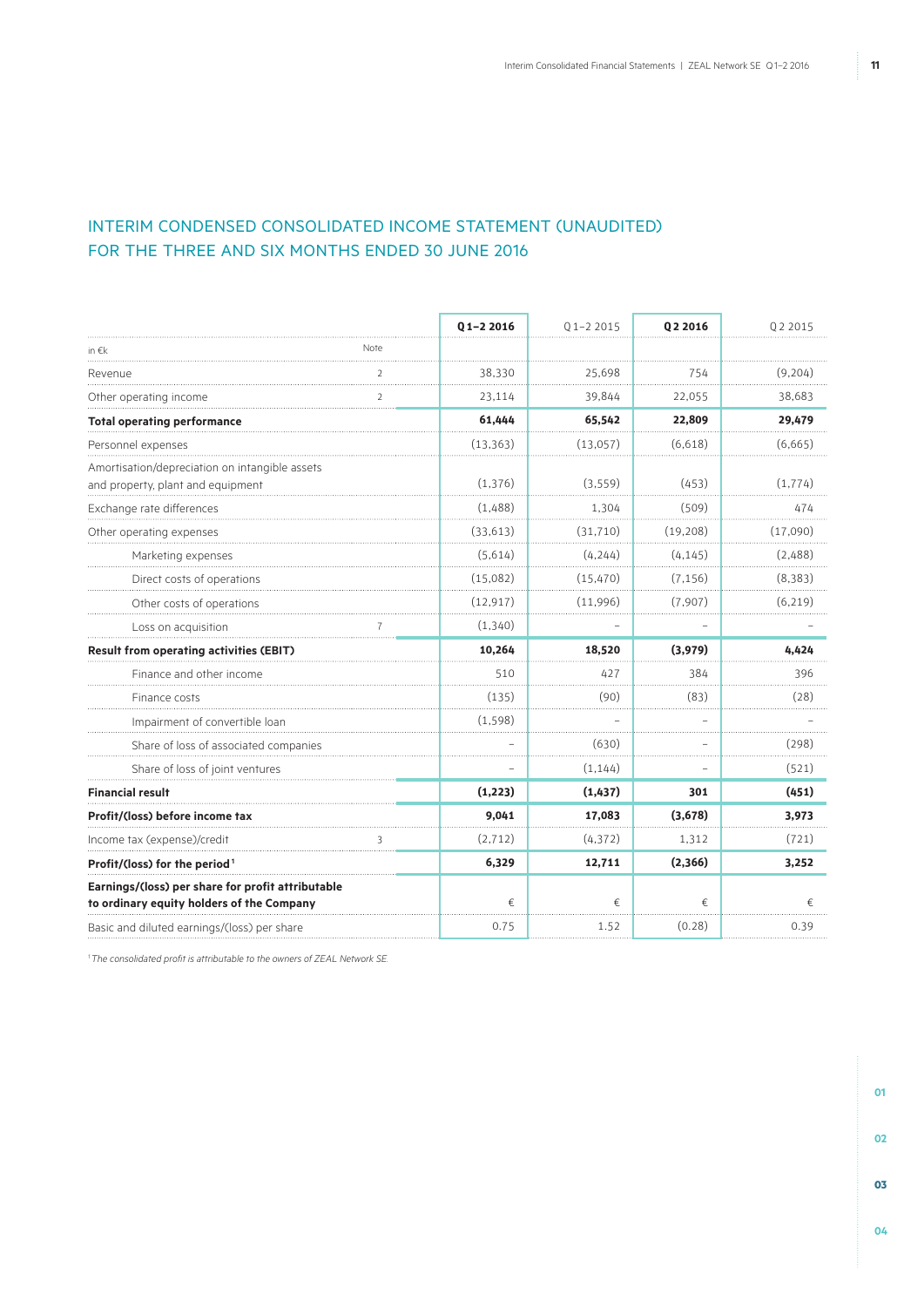# Interim Condensed Consolidated Statement of Comprehensive Income (unaudited) FOR THE THREE AND SIX MONTHS ENDED 30 JUNE 2016

|                                                                                           | $Q1 - 22016$ | $Q1 - 22015$ | 02 2016  | 02 2015 |
|-------------------------------------------------------------------------------------------|--------------|--------------|----------|---------|
| in $\epsilon$ k                                                                           |              |              |          |         |
| Profit/(loss) for the period                                                              | 6,329        | 12,711       | (2,366)  | 3.252   |
| Other comprehensive income                                                                |              |              |          |         |
| Other comprehensive income to be reclassified<br>to profit or loss in subsequent periods: |              |              |          |         |
| Exchange differences on translation<br>of foreign operations                              | 117          |              | 117      |         |
| (Loss)/gain on available-for-sale financial<br>assets (AFS)                               | (378)        | 143          | (134)    | (19)    |
| Income tax effect                                                                         |              |              |          |         |
| Other comprehensive income/(loss), net of tax                                             | (261)        | 143          | (17)     | (19)    |
| Total comprehensive income/(loss)<br>for the period, net of tax                           | 6,068        | 12.854       | (2, 383) | 3.233   |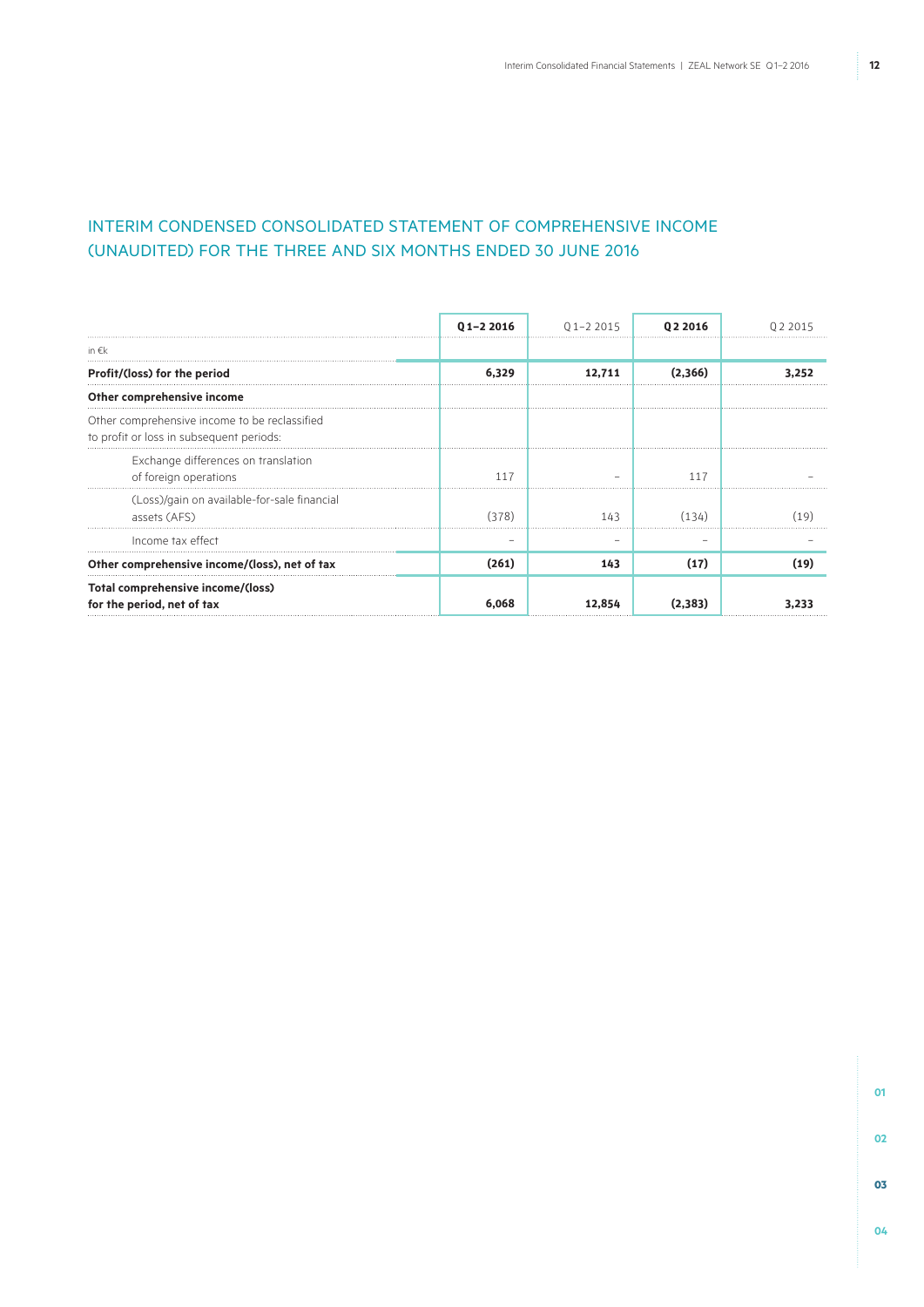# Interim Condensed Consolidated Statement of Financial Position (unaudited) AS AT 30 JUNE 2016 AND 31 DECEMBER 2015

|                                           | 30/06/2016 | 31/12/2015 |  |
|-------------------------------------------|------------|------------|--|
| <b>ASSETS</b> in €k                       |            |            |  |
| <b>Non-current assets</b>                 |            |            |  |
| Property, plant and equipment             | 2,007      | 2,224      |  |
| Intangible assets                         | 1,002      | 1,945      |  |
| Long-term loans                           | 3,075      | 3,075      |  |
| Other assets and prepaid expenses         | 191        | 173        |  |
| Deferred tax assets                       | 773        | 781        |  |
| <b>Total non-current assets</b>           | 7,048      | 8,198      |  |
| <b>Current assets</b>                     |            |            |  |
| Trade and other receivables               | 252        | 10,005     |  |
| Income tax receivables                    |            | 2,269      |  |
| Other current assets and prepaid expenses | 11,060     | 12,222     |  |
| Financial assets                          | 18,517     | 12,883     |  |
| Cash and pledged cash                     | 92,454     | 94,777     |  |
| <b>Total current assets</b>               | 122,283    | 132,156    |  |
| <b>TOTAL ASSETS</b>                       | 129,331    | 140,354    |  |
|                                           |            |            |  |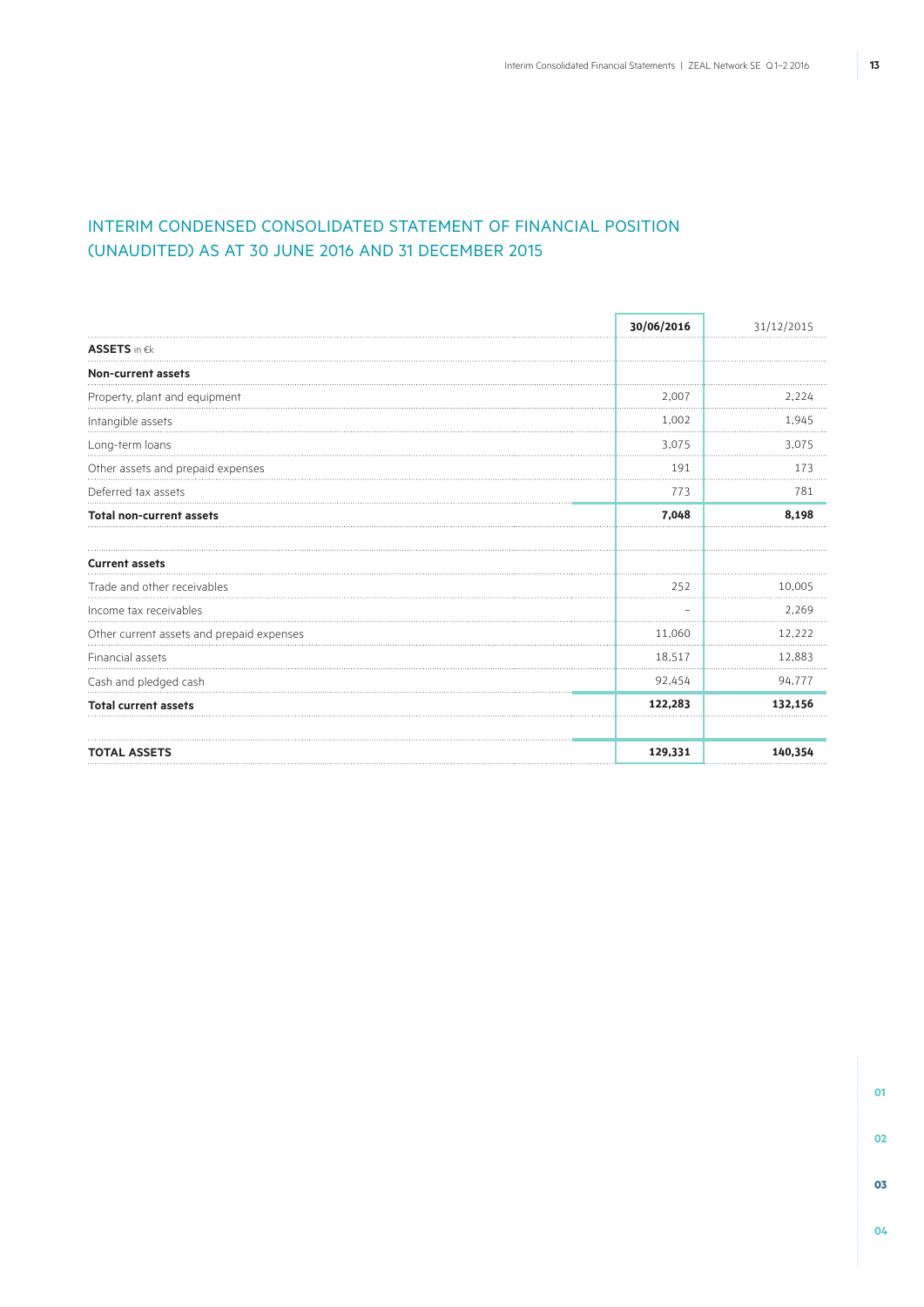|                                       | 30/06/2016 | 31/12/2015 |
|---------------------------------------|------------|------------|
| <b>EQUITY &amp; LIABILITIES in €k</b> |            |            |
| <b>Non-current liabilities</b>        |            |            |
| Other liabilities                     | 1,684      | 1,474      |
| <b>Total non-current liabilities</b>  | 1,684      | 1,474      |
| <b>Current liabilities</b>            |            |            |
| Trade payables                        | 3,868      | 5,013      |
| Other liabilities                     | 19,048     | 22,978     |
| Financial liabilities                 | 38         | 113        |
| Deferred income                       | 3,136      | 3,977      |
| Income tax liabilities                | 8,750      | 10,576     |
| Provisions                            | 3,309      | 1,054      |
| <b>Total current liabilities</b>      | 38,149     | 43,711     |
| <b>Equity</b>                         |            |            |
| Subscribed capital                    | 8,385      | 8,385      |
| Share premium                         | 21,578     | 21,578     |
| Other reserves                        | (936)      | (558)      |
| Retained earnings                     | 60,354     | 65,764     |
| Currency translation adjustment       | 117        |            |
| <b>Total equity</b>                   | 89,498     | 95,169     |
| <b>TOTAL EQUITY &amp; LIABILITIES</b> | 129,331    | 140,354    |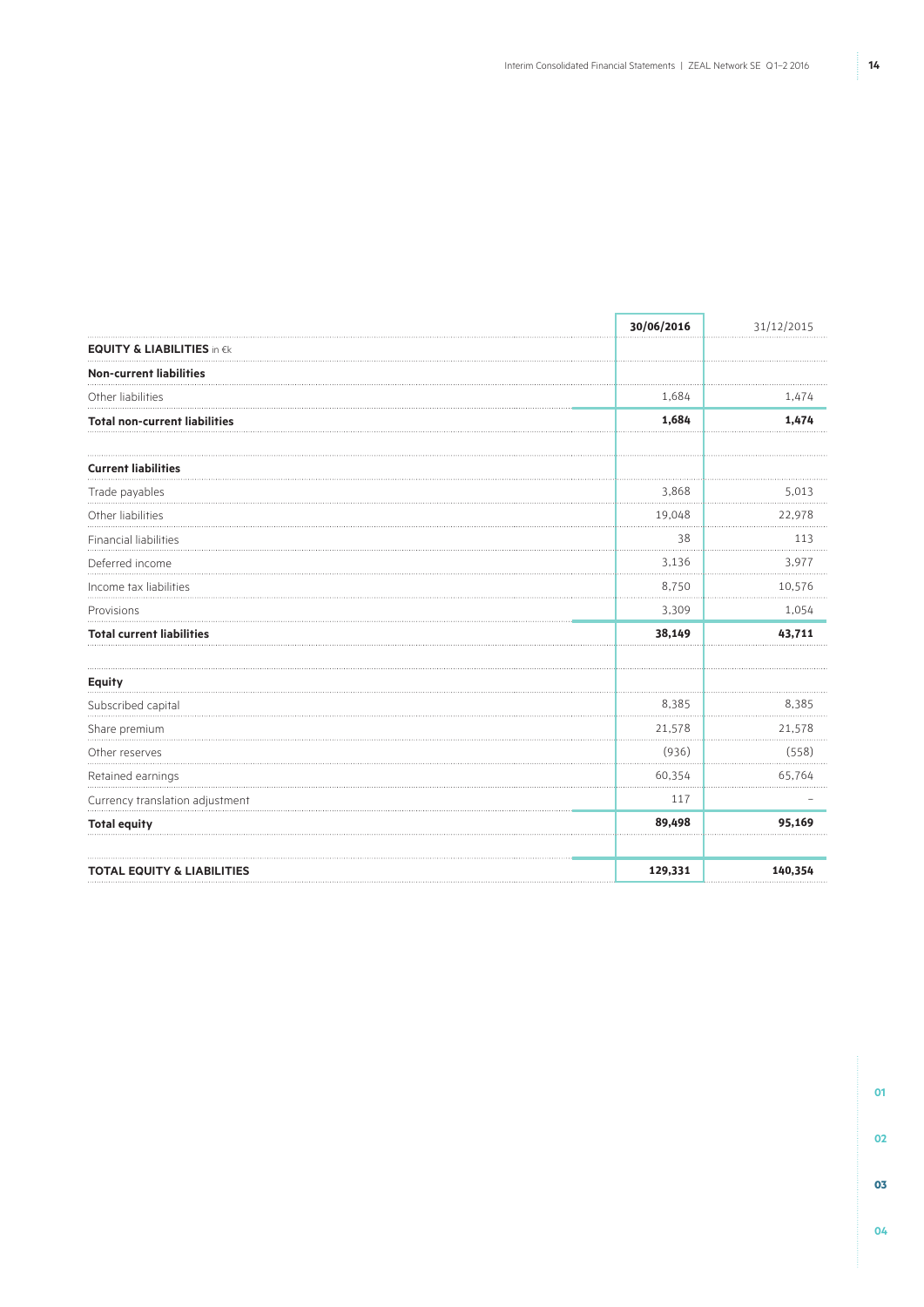# Interim Condensed Consolidated Cash Flow Statement (unaudited) FOR THE SIX MONTHS ENDED 30 JUNE

|                                                     | Q1-2 2016    | $Q$ 1-2 2015 |  |
|-----------------------------------------------------|--------------|--------------|--|
| in $\epsilon$ k                                     |              |              |  |
| Profit from continuing operations before tax        | 9,041        | 17,083       |  |
| Adjustments for                                     |              |              |  |
| Depreciation and amortisation of non-current assets | 1,376        | 3,559        |  |
| Net loss on sale of non-current assets              | $\mathbf{1}$ | 19           |  |
| Finance income                                      | (273)        | (427)        |  |
| Finance costs                                       | 135          | 90           |  |
| Impairment of convertible loan                      | 1,598        |              |  |
| Share of result of associated companies             |              | 630          |  |
| Share of result of joint ventures                   |              | 1,144        |  |
| Loss on acquisition                                 | 1,340        |              |  |
| Acquisition of GGGL and Geo24, net of cash acquired | (623)        |              |  |
| Profit on dissolution of subsidiary                 | (238)        |              |  |
| Other non-cash changes                              | (951)        | 543          |  |
| Changes in                                          |              |              |  |
| Trade and other receivables                         | 9,784        | (38, 253)    |  |
| Other assets and prepaid expenses                   | 1,259        | (137)        |  |
| Trade payables and other liabilities                | (2,476)      | (1,611)      |  |
| <b>Financial liabilities</b>                        | (5)          | (1,506)      |  |
| Deferred income                                     | (841)        | 725          |  |
| Short-term provisions                               | (589)        | 771          |  |
| Other non-current liabilities                       | 224          | 36,220       |  |
| Interest and similar income received                | 510          | 427          |  |
| Interest paid                                       | (135)        | (90)         |  |
| Income taxes paid                                   | (2,270)      | (3,683)      |  |
| Cash flow from operating activities                 | 16,867       | 15,504       |  |
|                                                     |              |              |  |

**03**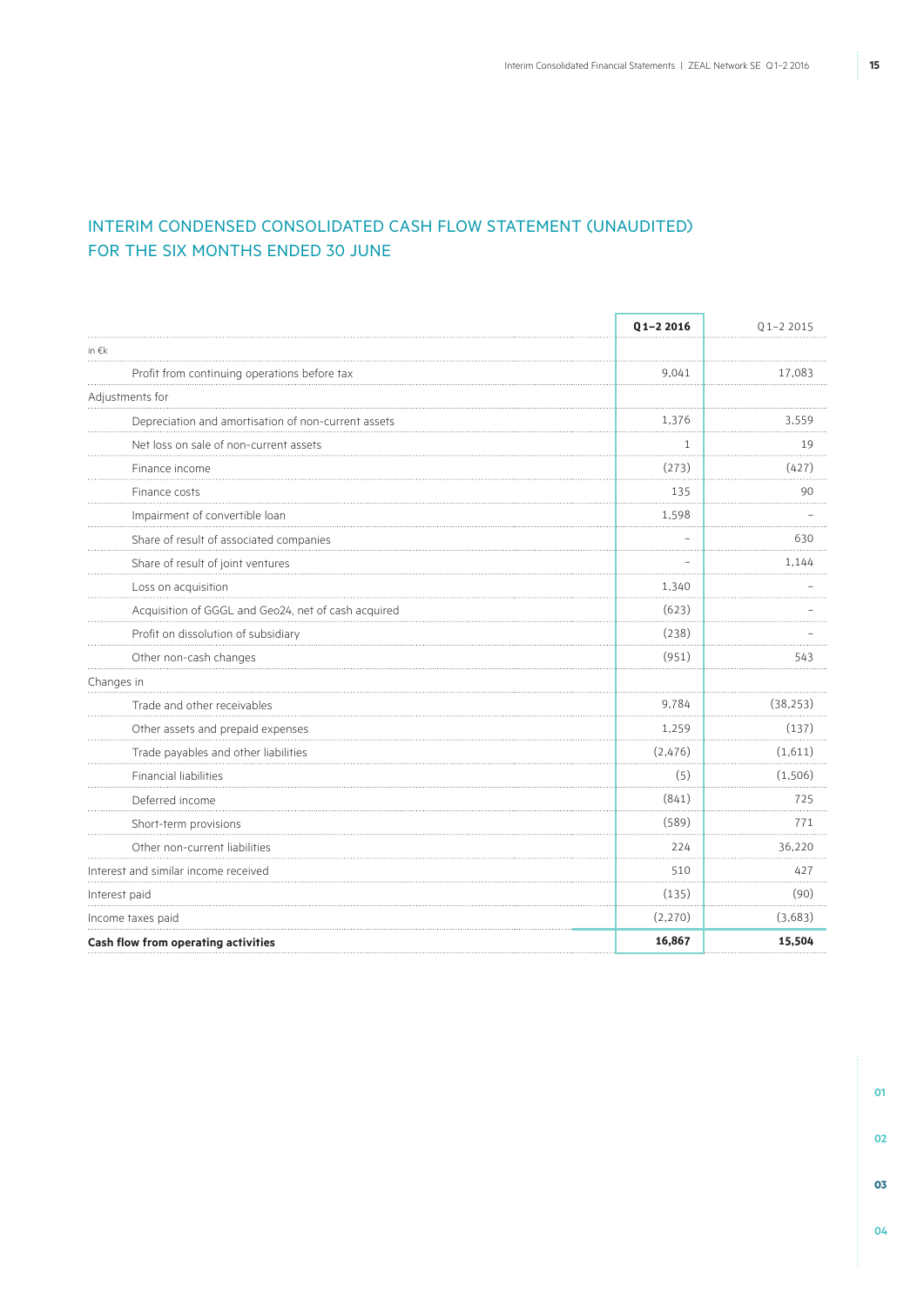r

|                                                                                               | $Q$ 1-2 2016 | $Q1 - 22015$ |
|-----------------------------------------------------------------------------------------------|--------------|--------------|
| in $\epsilon$ k                                                                               |              |              |
| Cash flow from investing activities                                                           |              |              |
| Contributions to associated companies                                                         | (1, 598)     |              |
| Payments for acquisition of intangible assets                                                 | (15)         | (209)        |
| Payments for acquisition of property, plant and equipment                                     | (204)        | (33)         |
| Net cash outflow from investing activities                                                    | (1, 817)     | (242)        |
| Cash flow from financing activities                                                           |              |              |
| Dividends paid to the Company's shareholders                                                  | (11, 739)    | (11, 739)    |
| Net cash outflow from financing activities                                                    | (11,739)     | (11,739)     |
| Net increase in cash, pledged cash and<br>short-term financial assets                         | 3.311        | 3.523        |
| Cash, pledged cash and short-term financial assets<br>at the beginning of the year            | 107,660      | 108,140      |
| Cash, pledged cash and short-term financial assets<br>at the beginning of the period          | 110,971      | 111.663      |
| Composition of cash, pledged cash and<br>short-term financial assets at the end of the period |              |              |
| Cash and pledged cash                                                                         | 92,454       | 93,505       |
| Short-term financial assets                                                                   | 18,517       | 18,158       |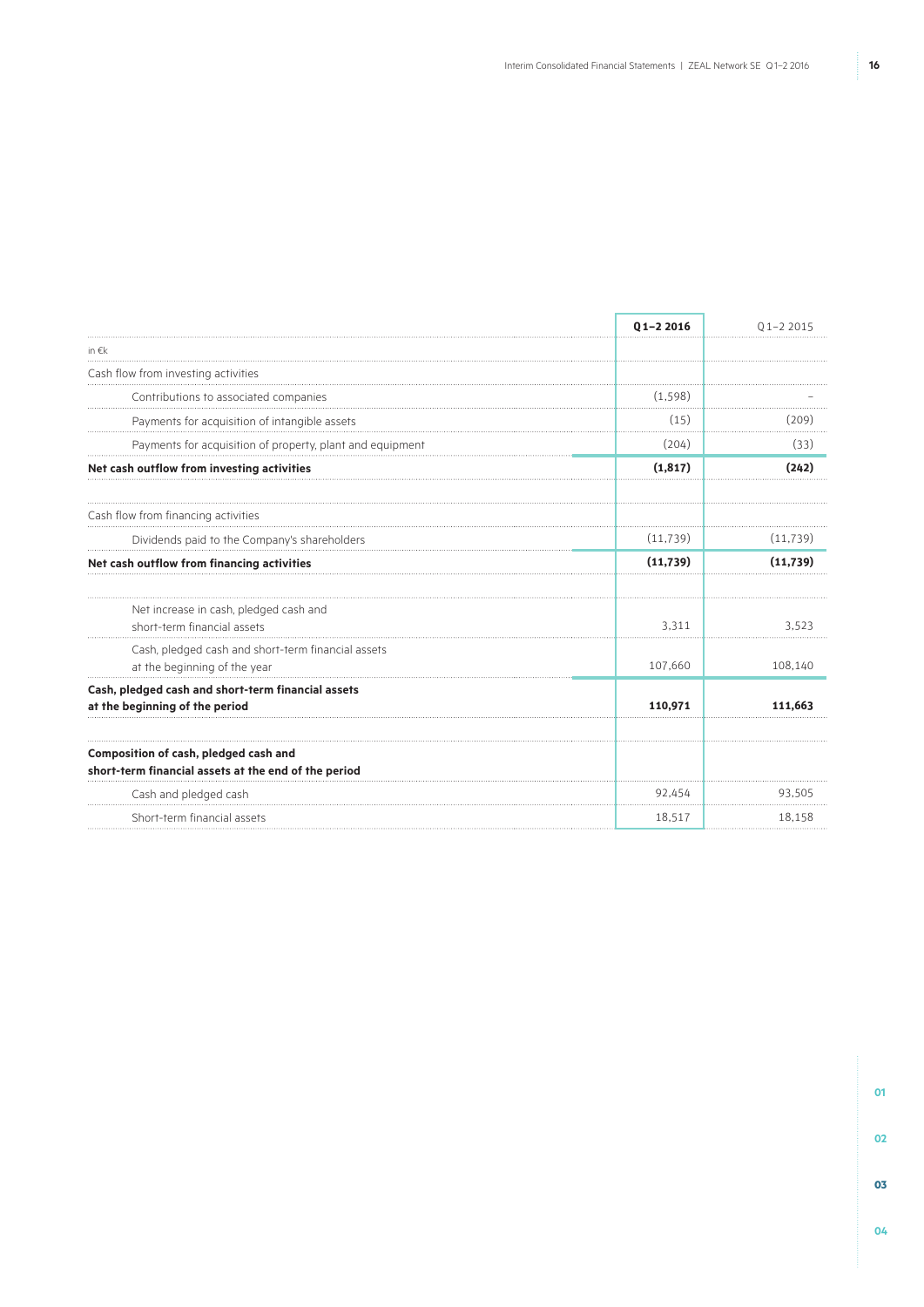# Interim Condensed Consolidated Statement of Changes in Equity (unaudited) FOR THE YEAR ENDED 31 DECEMBER 2015 AND FOR THE SIX MONTHS ENDED 30 JUNE 2016 AND 30 JUNE 2015

|                                                         | Subscribed | Share   | Other    | Retained  | Currency<br>translation  | <b>Total</b> |
|---------------------------------------------------------|------------|---------|----------|-----------|--------------------------|--------------|
|                                                         | capital    | premium | reserves | earnings  | adjustments              | equity       |
| in €k                                                   |            |         |          |           |                          |              |
| As at 1 January 2015                                    | 8,385      | 21,578  | (606)    | 87,896    |                          | 117,253      |
| Profit for the period                                   |            |         |          | 12,711    |                          | 12,711       |
| Other comprehensive income                              |            |         | 70       |           | $\overline{\phantom{0}}$ | 70           |
| <b>Total comprehensive income</b><br>for the period     |            |         | 70       | 12,711    | $\overline{a}$           | 12,781       |
| Transactions with owners<br>in their capacity as owners |            |         |          |           |                          |              |
| Dividends paid                                          |            |         |          | (11, 739) |                          | (11, 739)    |
| As at 30 June 2015                                      | 8,385      | 21,578  | (536)    | 88,868    | ۰                        | 118,295      |
| Loss for the period                                     |            |         |          | (11, 365) |                          | (11, 365)    |
| Other comprehensive loss                                |            |         | (22)     |           | $\overline{a}$           | (22)         |
| <b>Total comprehensive loss</b><br>for the period       |            |         | (22)     | (11, 365) |                          | (11, 387)    |
| Transactions with owners<br>in their capacity as owners |            |         |          |           |                          |              |
| Dividends paid                                          |            |         |          | (11, 739) |                          | (11, 739)    |
| As at 31 December 2015                                  | 8,385      | 21,578  | (558)    | 65,764    | -                        | 95,169       |
| As at 1 January 2016                                    | 8,385      | 21,578  | (558)    | 65,764    |                          | 95,169       |
| Profit for the period                                   |            |         |          | 6,329     |                          | 6,329        |
| Exchange differences on translation                     |            |         |          |           |                          |              |
| of foreign operations                                   |            |         |          |           | 117                      | 117          |
| Other comprehensive loss                                |            |         | (378)    |           | $\overline{\phantom{0}}$ | (378)        |
| Total comprehensive (loss)/                             |            |         |          |           |                          |              |
| income for the period                                   |            |         | (378)    | 6,329     | 117                      | 6,068        |
| Transactions with owners<br>in their capacity as owners |            |         |          |           |                          |              |
| Dividends paid                                          |            |         |          | (11, 739) |                          | (11, 739)    |
| As at 30 June 2016                                      | 8,385      | 21,578  | (936)    | 60,354    | 117                      | 89,498       |

**03**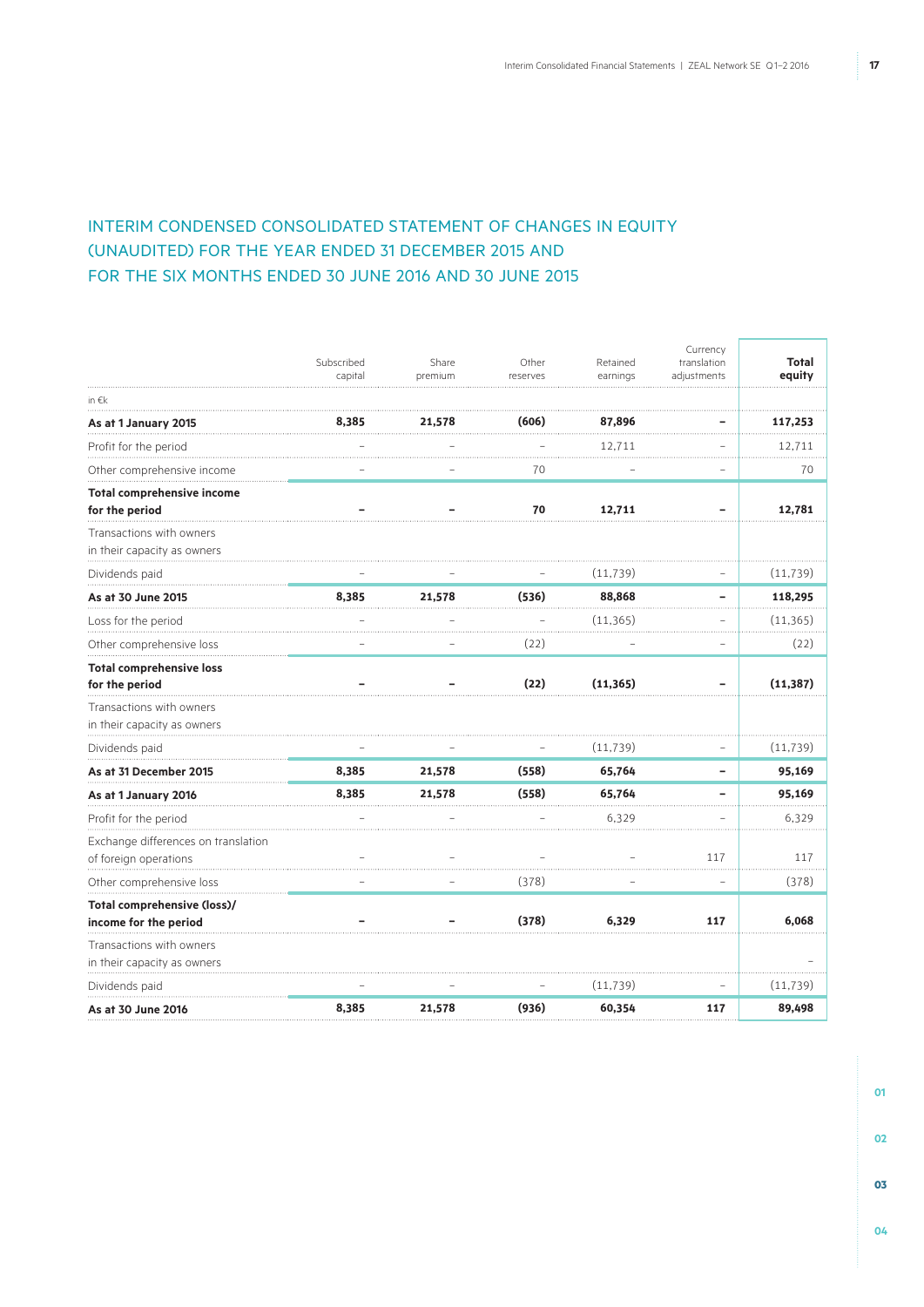# **SELECTED EXPLANATORY NOTES**

# **1 General information, basis of preparation and principal accounting policies and events during the period**

### General information

The unaudited interim condensed consolidated financial statements (the "interim financial statements") for ZEAL Network SE (the "Company") and its subsidiaries (collectively, "ZEAL Group" or "the Group") for the six month period ended 30 June 2016 were authorised for issue by the Directors on 12 August 2016.

The Company was founded in Germany in 1999 and transferred its registration to the United Kingdom in February 2014 under the Company Number SE000078. The Company's shares are listed in the Prime Standard segment of the Frankfurt Stock Exchange and are included in the SDAX index in the form of Clearstream Interests (CI) under the ISIN GB00BHD66J/ WKN TIPP024.

The date of the interim condensed consolidated statement of financial position is 30 June 2016. The financial period ended 30 June 2016 covers the period from 1 January 2016 to 30 June 2016.

The interim financial statements are unaudited. The operations of the Group are not subject to seasonality or cyclical trends.

### Basis of preparation and principal accounting policies

The interim financial statements for the six month period ended 30 June 2016 have been prepared in accordance with IAS 34 "Interim Financial Reporting", as adopted by the European Union. Accordingly, these interim financial statements do not include all of the information and disclosures required to fully comply with IFRS as adopted by the European Union. For this reason, the interim financial statements should be read in conjunction with the Group's consolidated financial statements for the year ended 31 December 2015.

The interim financial statements include all adjustments of a normal and recurring nature considered necessary for fair presentation of results for interim periods. Results of the period ended 30 June 2016 are not necessarily indicative of future results.

The same accounting policies and calculation methods were used for these interim financial statements as for the consolidated financial statements as at 31 December 2015.

The Directors are satisfied that the Group has sufficient resources to continue in operation for the foreseeable future, a period no less than 12 months from the date of this report. Accordingly, they continue to adopt the going concern basis in preparing the interim financial statements.

### Events during the period

On 10 March 2016, the Group signed a share purchase agreement ("SPA") with the shareholders of Geonomics Global Games Limited ("GGGL"). The transaction completed on 30 March 2016 and full control of GGGL and its joint venture, Geo24 UK Limited ("Geo24") passed to the Group on that date. Further details are included in note 7 to the interim financial statements.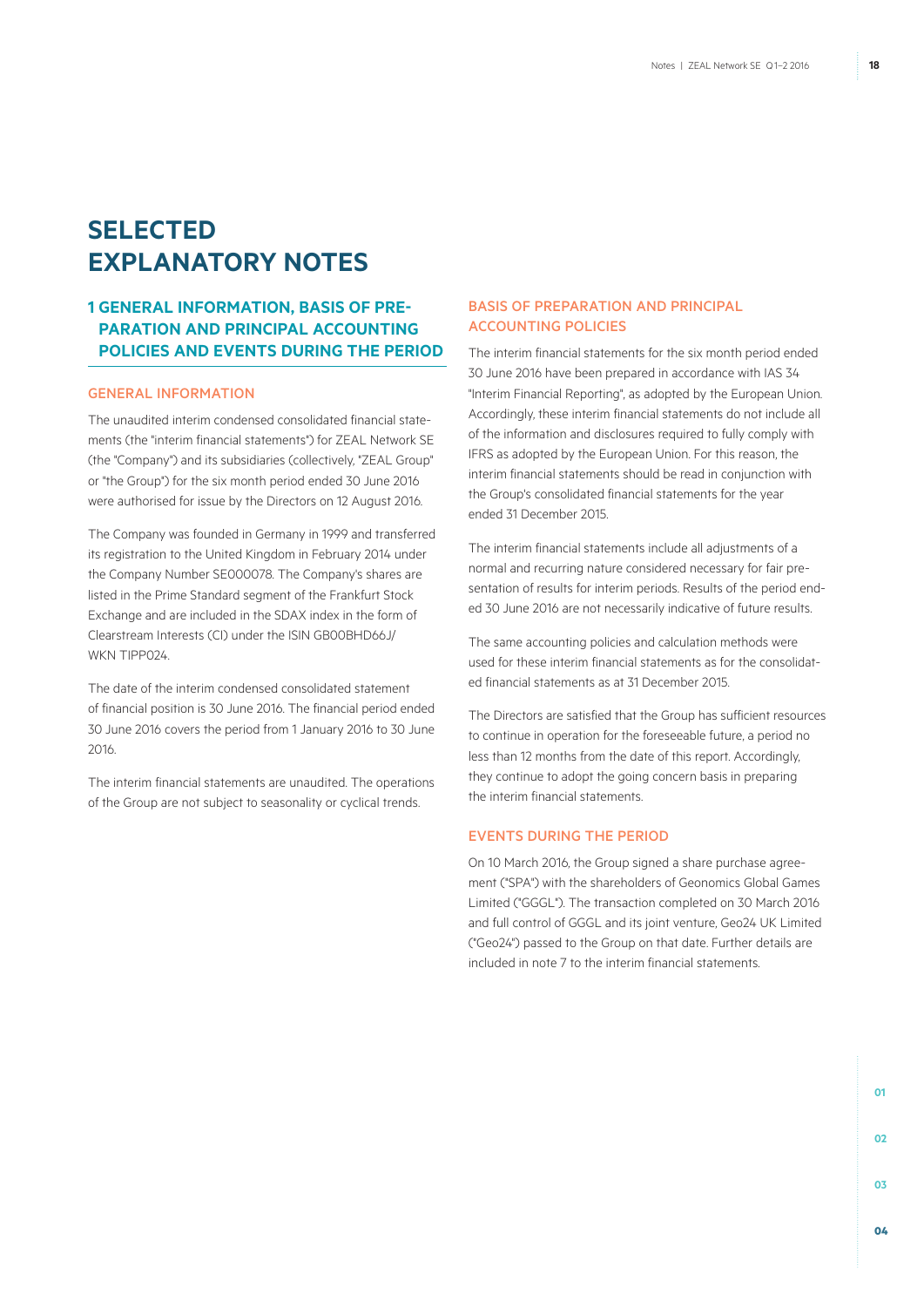### **2 Segment Reporting**

### SEGMENTAL DISCLOSURE PRESENTATION

The Group's reportable operating segments reflect the management structure of the Group, the way performance is evaluated and the way resources are allocated by the Chief Operating Decision Maker ("CODM"), being the Board of Directors. For the period to 31 March 2015, the performance of the Group was evaluated based on its pre-existing reportable segments, being the "Abroad" segment and the "Germany" segment. Effective 1 April 2015, the composition and presentation of financial information regularly reported to the CODM was modified to better align with the evolution of the Group's management structure, the way that the Group's segments are evaluated by the CODM and the method by which shared costs are allocated to operating segments. Results for the period to 31 March 2016 presented under the former segmental reporting structure are included in the report to 31 March 2016.

We monitor the performance of our operating segments based on "normalised" revenue and EBIT (statutory revenue and EBIT adjusted for statistical fluctuations relating to expected prize pay-outs). The disclosures included in the operating segment note below are consistent with our internal reporting and "normalised" performance is given due prominence in the disclosure as this is the way in which we analyse our business. A fuller description of "normalisation" is included in the business review section of this report. Included within the note below is a reconciliation between the segmental results used to assess the lines of business and our consolidated statutory performance where statistically expected pay-outs are replaced with actual cash outflows. Inter-segment transactions are also eliminated within this reconciliation. Descriptions of the significant reconciling items are also included below the relevant tables.

The operating segments are Business-to-Consumer ("B2C") and Business-to-Business/Business-to-Government ("B2B/B2G"). We have described the composition of the segments in more detail below:

#### **B2C Segment**

B2C's operating results comprise the secondary lottery betting business ("secondary lottery"), where bets are taken on the outcome of certain European lotteries, sales of "instant win games" products, direct costs and an allocation of the shared cost base.

### **B2B/B2G Segment**

The B2B/B2G segment comprises the remainder of the Group's core operating activities including:

- The lottery brokerage business in Spain.
- The international services business for lottery operators including online operation of the lottery games of the Spanish lottery operator ONCE (a national organisation for blind and disabled people).
- The international business that offers digital services to private business partners or state lotteries.
- Segmental results presented are attributable to the operating activities of the B2B/B2G segment together with an allocation of shared costs.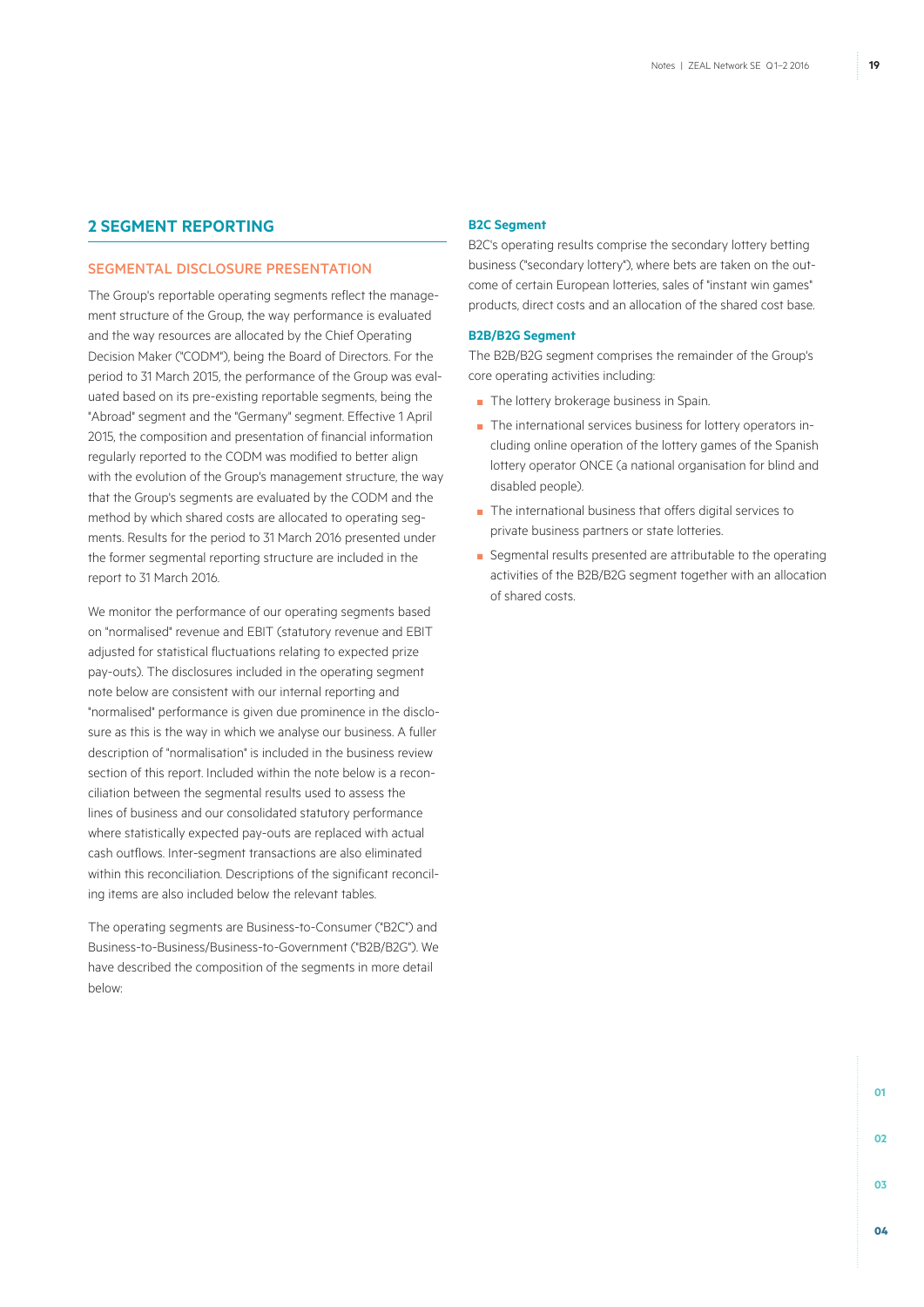#### **Business unit**

| segment reporting                  |                  |                                  | <b>Business</b> | Reconci-<br>liation | - thereof nor-<br>malisation | - thereof |           |
|------------------------------------|------------------|----------------------------------|-----------------|---------------------|------------------------------|-----------|-----------|
| Q1-2 2016                          | B2C <sup>1</sup> | B <sub>2</sub> B/B <sub>2G</sub> | unit total      | to stats            | adjustments                  | other     | Statutory |
| in $\epsilon$ k                    | А                | B                                | $A + B = C$     | $D + F = F$         | D                            | F         | $C+F$     |
| Revenue                            | 66.234           | 3,125                            | 69,359          | (31.029)            | (31.143)                     | 114       | 38,330    |
| Other operating income             | 1,135            | 164                              | 1,299           | 21.815              | 20,030                       | 1.785     | 23,114    |
| <b>Total operating performance</b> | 67,369           | 3,289                            | 70,658          | (9,214)             | (11, 113)                    | 1,899     | 61,444    |
| <b>EBITDA</b>                      | 27,274           | (4, 814)                         | 22,460          | (10, 820)           | (11, 113)                    | 293       | 11,640    |
| Depreciation/amortisation          | (1,042)          | (334)                            | (1,376)         | 0                   | 0                            | $\Omega$  | (1,376)   |
| <b>EBIT</b>                        | 26,232           | (5, 148)                         | 21,084          | (10, 820)           | (11, 113)                    | 293       | 10,264    |
| Financial result                   |                  |                                  | $\mathbf 0$     | (1,223)             | $\circ$                      | (1,223)   | (1,223)   |
| EBT                                |                  |                                  | 21,084          | (12,043)            | (11, 113)                    | (930)     | 9.041     |
| Income tax                         |                  |                                  | $\mathbf 0$     | (2,712)             | $\circ$                      | (2,712)   | (2,712)   |
| Net profit/(loss)                  |                  |                                  | 21,084          | (14, 755)           | (11, 113)                    | (3,642)   | 6,329     |

#### **Business unit**

| segment reporting                  |                  |         | <b>Business</b> | Reconci-<br>liation | - thereof nor-<br>malisation | - thereof |           |
|------------------------------------|------------------|---------|-----------------|---------------------|------------------------------|-----------|-----------|
| Q1-2 2015                          | B2C <sup>1</sup> | B2B/B2G | unit total      | to stats            | adjustments                  | other     | Statutory |
| in $\epsilon$ k                    | A                | B       | $A + B = C$     | $D + F = F$         | D                            |           | $C+F$     |
| Revenue                            | 63,523           | 2,955   | 66.478          | (40.780)            | (42.291)                     | 1.511     | 25,698    |
| Other operating income             | 1,534            | 110     | 1,644           | 38,200              | 38,099                       | 101       | 39,844    |
| <b>Total operating performance</b> | 65,057           | 3,065   | 68,122          | (2,580)             | (4, 192)                     | 1,612     | 65,542    |
| <b>EBITDA</b>                      | 30,110           | (3,787) | 26,323          | (4, 244)            | (4, 192)                     | (52)      | 22,079    |
| Depreciation/amortisation          | (3.184)          | (276)   | (3.460)         | (99)                | 0                            | (99)      | (3, 559)  |
| <b>EBIT</b>                        | 26,926           | (4,063) | 22,863          | (4, 343)            | (4, 192)                     | (151)     | 18,520    |
| Financial result                   |                  |         | (1,774)         | 337                 | 0                            | 337       | (1,437)   |
| <b>EBT</b>                         |                  |         | 21,089          | (4,006)             | (4, 192)                     | 186       | 17,083    |
| Income tax                         |                  |         | $\mathbf 0$     | (4,372)             | $\circ$                      | (4, 372)  | (4, 372)  |
| Net profit/loss                    |                  |         | 21,089          | (8,378)             | (4, 192)                     | (4, 186)  | 12,711    |

<sup>1</sup> B2C performance in the segmental disclosure is shown on the basis of expected pay-out ratio,

*thereby removing the impact of "statistical fluctuation differences".*

The principal reconciling items between the aggregated business unit results and the consolidated statutory results are attributable to two main categories being:

- "Normalisation" adjustments (column "thereof normalisation adjustments") – these adjustments bridge the quantum of statistically expected pay-outs included within the business unit column to consolidated statutory results which include actual cash outflows.
- "Other" adjustments (column "thereof other") the most significant adjustments relate to the following items:
	- A charge associated with the acquisition of GGGL and Geo24 amounting to approximately €1,340k recorded within EBITDA and EBIT described in detail in note 7 below.
	- An impairment charge on amounts drawn by GGGL on the convertible loan facility of €1,598k recorded within financial result (described in the business review section above). The remaining gain of €375k included within this category relates to net income receivable accrued in the normal course of business.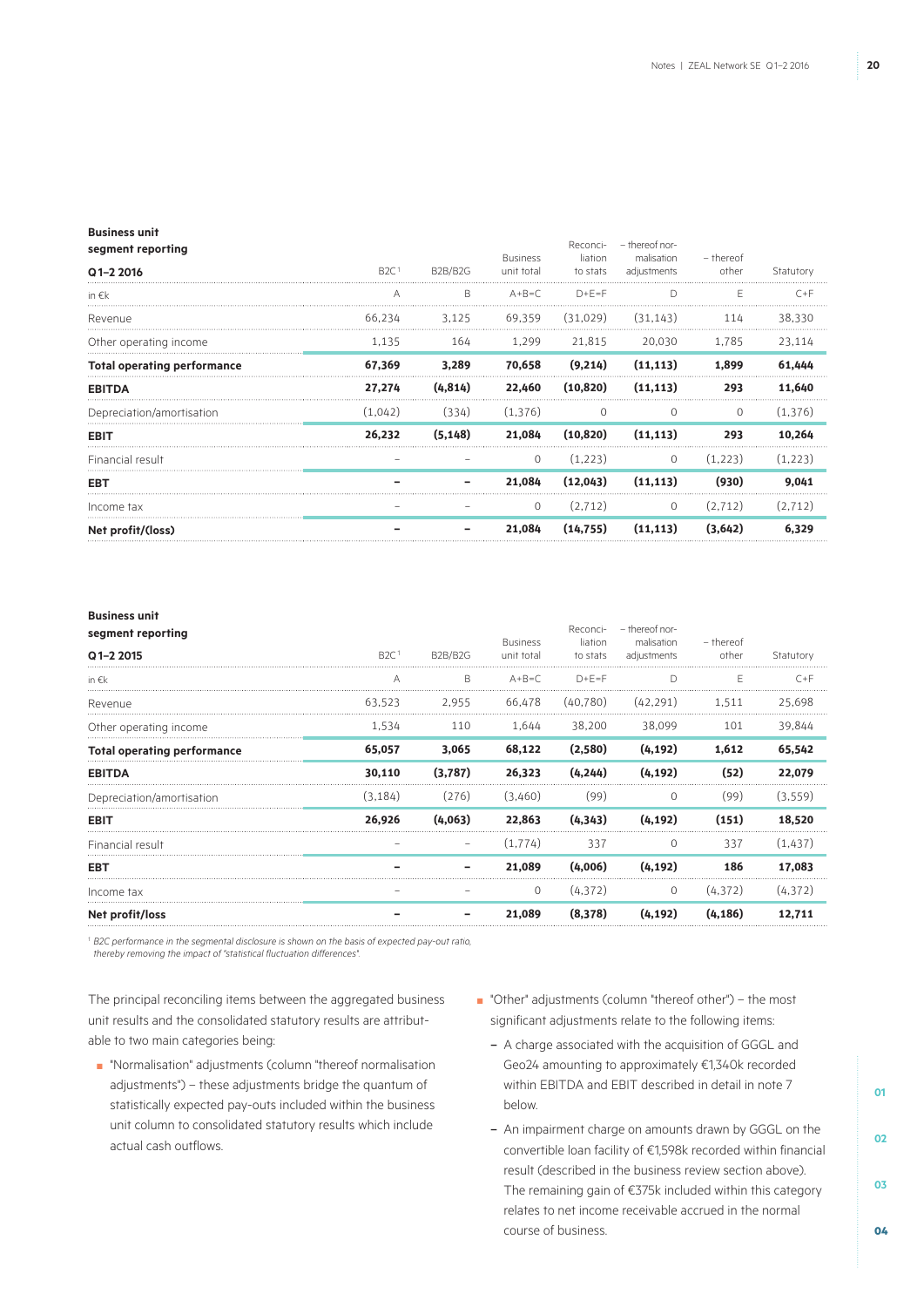- Other items impacting revenue and other operating income relate to external revenue and other operating income generated by Schumann e.K. This company does not form part of either the B2C or B2B/B2G segments.
- Remaining reconciling items do not warrant further commentary.

# **3 Taxes**

The tax calculation of the Group is based on an effective tax rate which suitably reflects the forecasted tax expense for the full year.

|                            | Q1-2 2016 | $01 - 22015$ |
|----------------------------|-----------|--------------|
| in $\epsilon$ k            |           |              |
| Current income tax expense | 2.712     |              |
| Deferred tax expense       | -         |              |
| <b>Total income tax</b>    | 2.712     |              |

# **4 Dividends paid**

In accordance with our dividend policy, ZEAL Network paid two interim dividends of 2016 amounting to €0.70 per share at the end of Q1 2016 and Q2 2016 respectively. We intend to pay two more instalments of €0.70 per share at the end of each quarter in 2016. ZEAL Network's dividend policy is subject to periodic review and possible amendments depending on future earnings and financial position.

# **5 Financial assets and financial liabilities**

### 5.1 FAIR VALUE

All assets and liabilities for which fair value is measured or disclosed in the interim financial statements are categorised within the fair value hierarchy, based on the lowest level input that is significant to the fair value measurement as a whole:

- level 1 quoted (unadjusted) market prices in active markets for identical assets or liabilities;
- $\blacksquare$  level 2 valuation techniques for which the lowest level input that is significant to the fair value measurement is directly or indirectly observable;
- $\blacksquare$  level 3 valuation techniques for which the lowest level input that is significant to the fair value measurement is unobservable.

All financial instruments held by the Group at 30 June 2016 are classified as level 1. For all financial instruments the carrying amount approximates to fair value with the exception of the loan receivable balance of €3,075k (reported on the consolidated balance sheet under "long-term loans") whose fair value approximates to €2,665k. Of the short-term financial assets held at 30 June 2016 amounting to €18,517k (31 December 2015: €12,883k), €12,453k were available-for-sale financial assets (31 December 2015: €7,766k) and €6,064k were held-to-maturity financial assets (31 December 2015: €5,117k).

Assets and liabilities are reviewed at the end of each reporting period to determine whether any transfers between the levels of fair value hierarchy are deemed to have occurred. Given the nature of the assets and liabilities held, transfers between levels of fair value hierarchy are not expected. During 2016, there were no transfers between level 1 and level 2 fair value measurements and no transfers into or out of level 3 fair value measurements.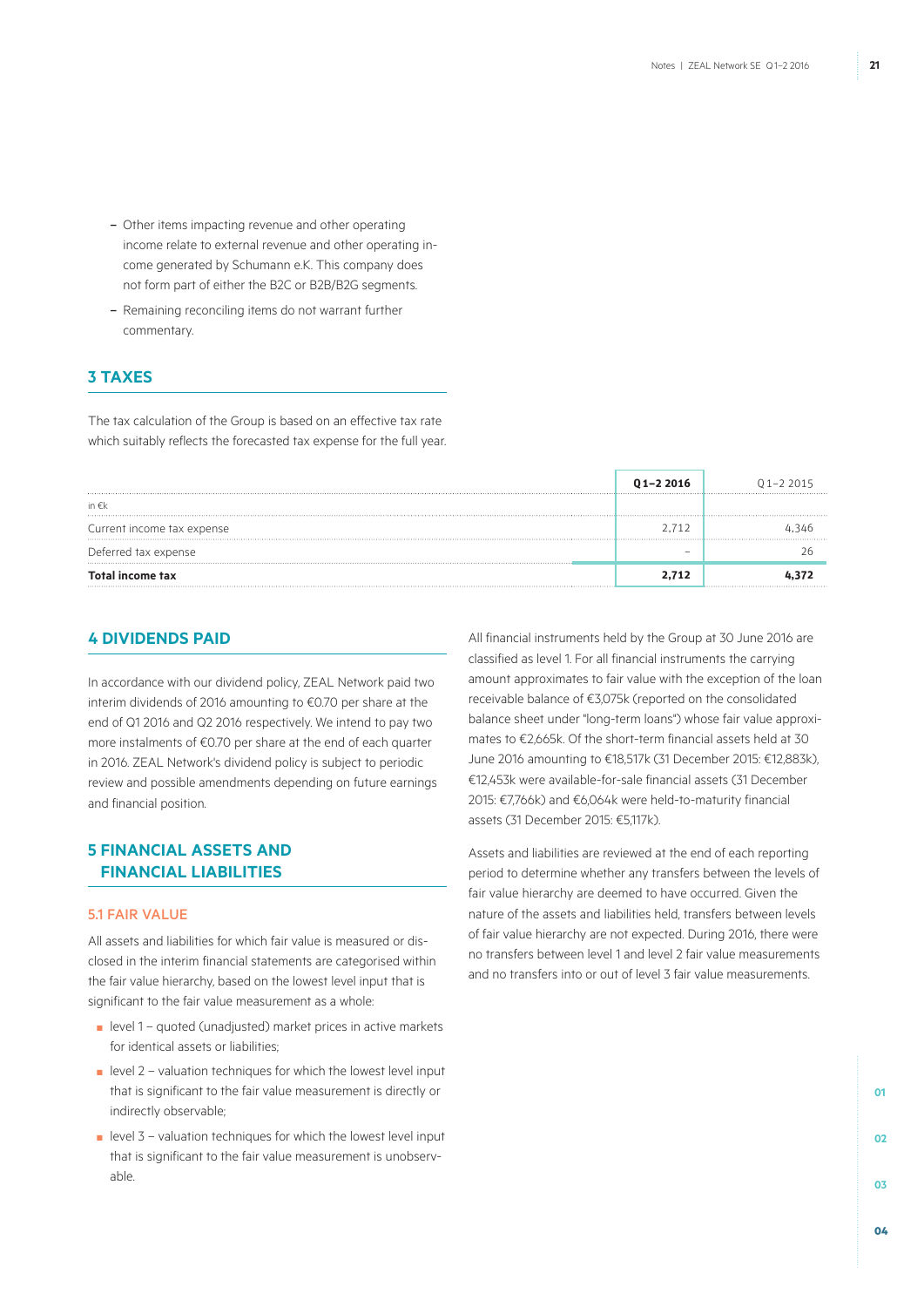### 5.2 CREDIT RISK

The scope of the credit risk of ZEAL equals the sum of cash, short-term financial assets, trade receivables and other receivables.

### **Cash and other financial assets**

There may be a default risk both in respect of the cash and short-term financial assets themselves, as well as the related interest accrued.

Due to the high total amount of cash and short-term financial assets held by ZEAL, and the resulting absolute and relative importance, extensive management processes have been established to steer and regularly monitor the Company's investment strategy.

Cash and short-term financial assets are invested in a variety of short-term securities offering as much liquidity and as little volatility as possible, while ensuring broad risk diversification. The overriding objective of our investment strategy is to preserve capital – even at the expense of expected returns.

ZEAL's investment strategy is aimed at spreading and minimising risk by means of multi-dimensional diversification. Firstly, funds are divided into differing investment products, such as sight and term deposits, highly fungible government bonds of Eurozone states and short-term investment fund units. Secondly, we restrict our choice to those investments with good credit ratings. Following regular monitoring, there were no specific default risks in the portfolio as of the balance sheet date.

### **Trade and other receivables**

The Company mainly collects the amounts owed by customers directly, via direct debit or credit card. On the basis of many years of collected data, the risk of returned direct debits or credit card charges is regarded as limited. Missing amounts from such cancellations are charged directly to "Other operating expenses".

The Group generates receivables from lottery organisers for the winnings of its customers, which are passed on directly to the winners upon receipt. Due to the credit standing of the lottery organisers, the Group does not expect any significant default on payment.

Receivables from payment systems such as credit card companies entail the risk that the Group's customers themselves fail to meet their payment obligations. This risk is recognised directly in profit or loss in the event of payment default by a customer.

### **Contingent assets**

No contingent assets were recognised at 30 June 2016 (31 December 2015: no contingent assets recognised).

### 5.3 LIQUIDITY RISK

Due to the sufficiency of its liquid assets, ZEAL is not exposed to any significant liquidity risk. Even in the case of significant restrictions of business against the backdrop of regulatory developments, ZEAL has sufficient liquidity to service the Company's liabilities at any time. Financial liabilities are mainly due immediately and do not accrue interest.

In order to limit the particular risk of high jackpot pay-outs in the "B2C" segment, MyLotto24 Limited conducts hedging transactions – such as the transfer of payment obligation risks to a so-called catastrophe bond ("CAT bond") via an ILS vehicle.

Financial liabilities and trade payables presented on the face of the balance sheet are mainly payable within one year.

### 5.4 INTEREST RATE RISK

ZEAL invests the majority of its funds in a combination of fixed term deposits. For these funds, which are mainly held in liquid or short-term investments, there is a general risk from changing interest rates. Sensitivity analyses performed yielded no material movement in interest income based on an increase or decrease of 10 basis points.

### 5.5 CURRENCY RISK

The Company is exposed to a currency risk as a result of the GBP exchange rates. The risk arises from payments received and made in foreign currency, which differ from the Company's functional currency and are not always offset by payments in the same currency of the same amount and with the same maturities. Sensitivity analyses performed yielded no material movement in foreign exchange gains or losses based on an increase or decrease of 10% GBP to Euro exchange rates.

The financial assets currently held do not bear any material currency risk.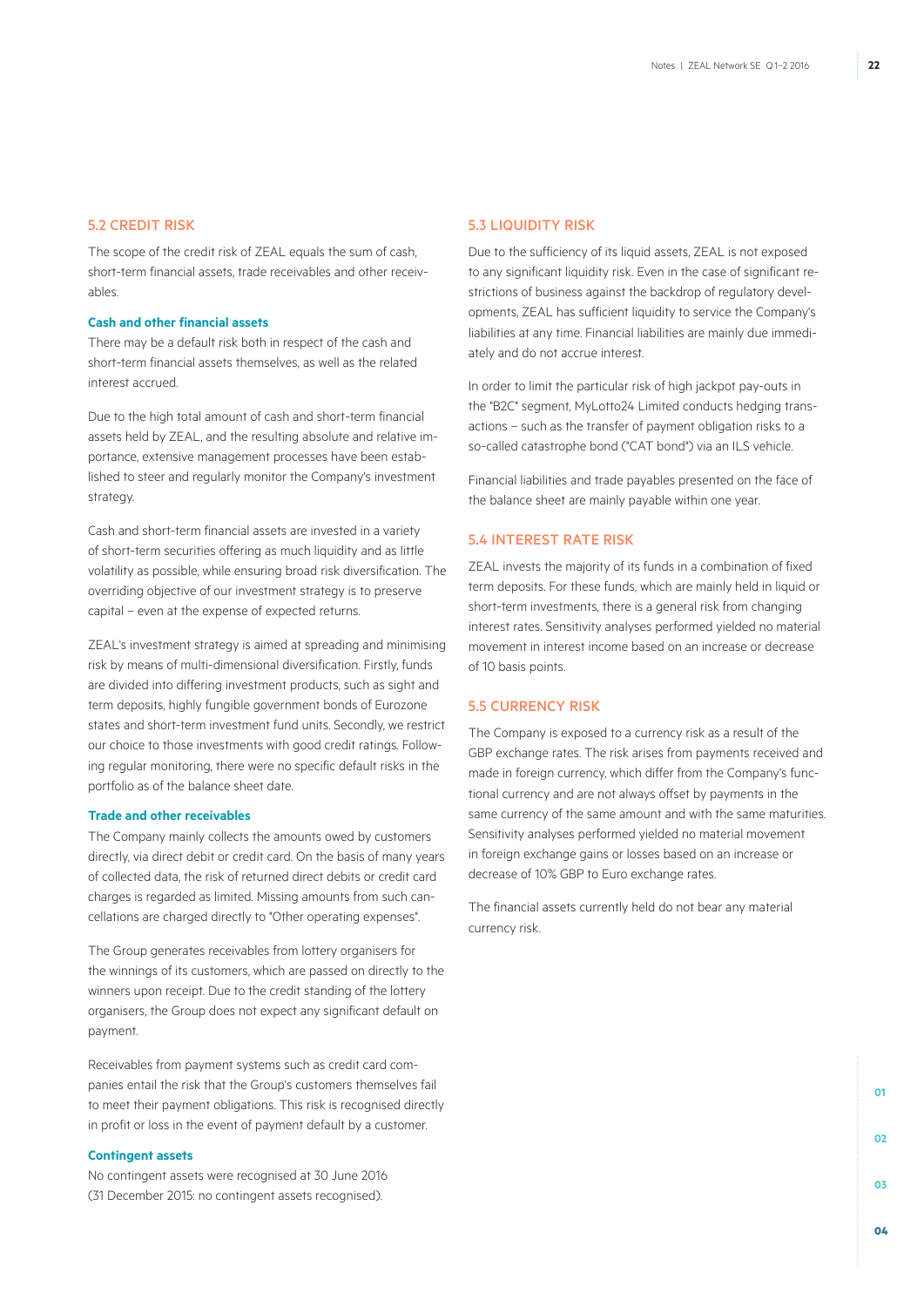### **6 Capital management**

ZEAL operates a decentralised capital management system. All major decisions concerning the financial structure of the "B2B/ B2G" segment are taken by the Executive Board of ZEAL Network. Capital management activities of the "B2C" segment are handled by MyLotto24 Limited, with the exception of Tipp24 Services which operates its own capital management system.

Neither the segments nor the Group as a whole has any externally imposed capital requirements other than the minimum capitalisation rules that apply to subsidiaries in Germany and Spain.

The objective of the capital management policy of all individual segments, and of the Group as a whole, is to maintain investor, creditor and market confidence and sustain future development of the business. Specific principles and objectives of capital management are as follows:

- The capital structures of the B2B/B2G segment, the B2C segment and Tipp24 Services Limited (together "the segments") consist of shareholders' equity as none of these segments hold any external debt.
- The amount of each segment's surplus equity (i.e. the quantum of equity that exceeds the amount required to secure each segment's stable financial position) is to be used for inorganic acquisitions and the funding of further organic growth in line with the strategic objectives.
- ZEAL Network also monitors the capital structure of all segments to ensure that sufficient equity is available to service external dividend payments.
- While none of the segments currently hold external debt, in the medium-term, ZEAL Network may also leverage its financial position to secure funding to finance growth or future acquisitions.

The capital capacity and requirements of each segment is reviewed on at least a quarterly basis by the Executive Board and Supervisory Board. The objective of these reviews is to ensure that there is sufficient capital available to ensure that external dividend payments can be made and each segment has sufficient resources available to fund ongoing working capital, investment and acquisition plans.

# **7 Geonomics Global Games Limited ("GGGL") and Geo24 UK Limited ("Geo24")**

During Q1 2016, ZEAL Group entered into a number of separate transactions with GGGL and Geo24 in advance of and as part of the purchase of the non-ZEAL owned shareholdings. The nature of these transactions together with the accounting impact for each is set out below:

### 7.1 Impairment of loans advanced to GGGL under the convertible loan facility

As noted in the 2015 Annual Report, in July 2015, Tipp24 Investment 1 Limited entered into an agreement with GGGL to provide a convertible loan facility amounting to £2.6m (with a further £0.4m available if certain targets were met) to fund the working capital of GGGL. The loan facility bears an interest rate of 50% per annum if KPIs included in the facility are met and 70% per annum if the KPIs are not met.

At 31 December 2015, the loan facility remained undrawn and the required KPIs had not been met. There was therefore no impact on the consolidated financial statements for the year ended 31 December 2015. The first draw-downs totalling £1.25m occurred in January 2016 and February 2016. The Group provided against these amounts in full on the date of each draw-down as the Group believed that there was significant uncertainty over whether the funds would be repaid. All draw-downs were effected well in advance of the completion date and, as such, do not form part of the cost of acquisition of GGGL and Geo24 (set out at 7.2 below). A charge of €1,598k relating to the amounts drawn on the facility has been separately recorded within the consolidated income statement as an impairment of convertible loan. No interest income was recognised on the loan draw-downs as there was insufficient uncertainty that any interest income accrued would be recovered.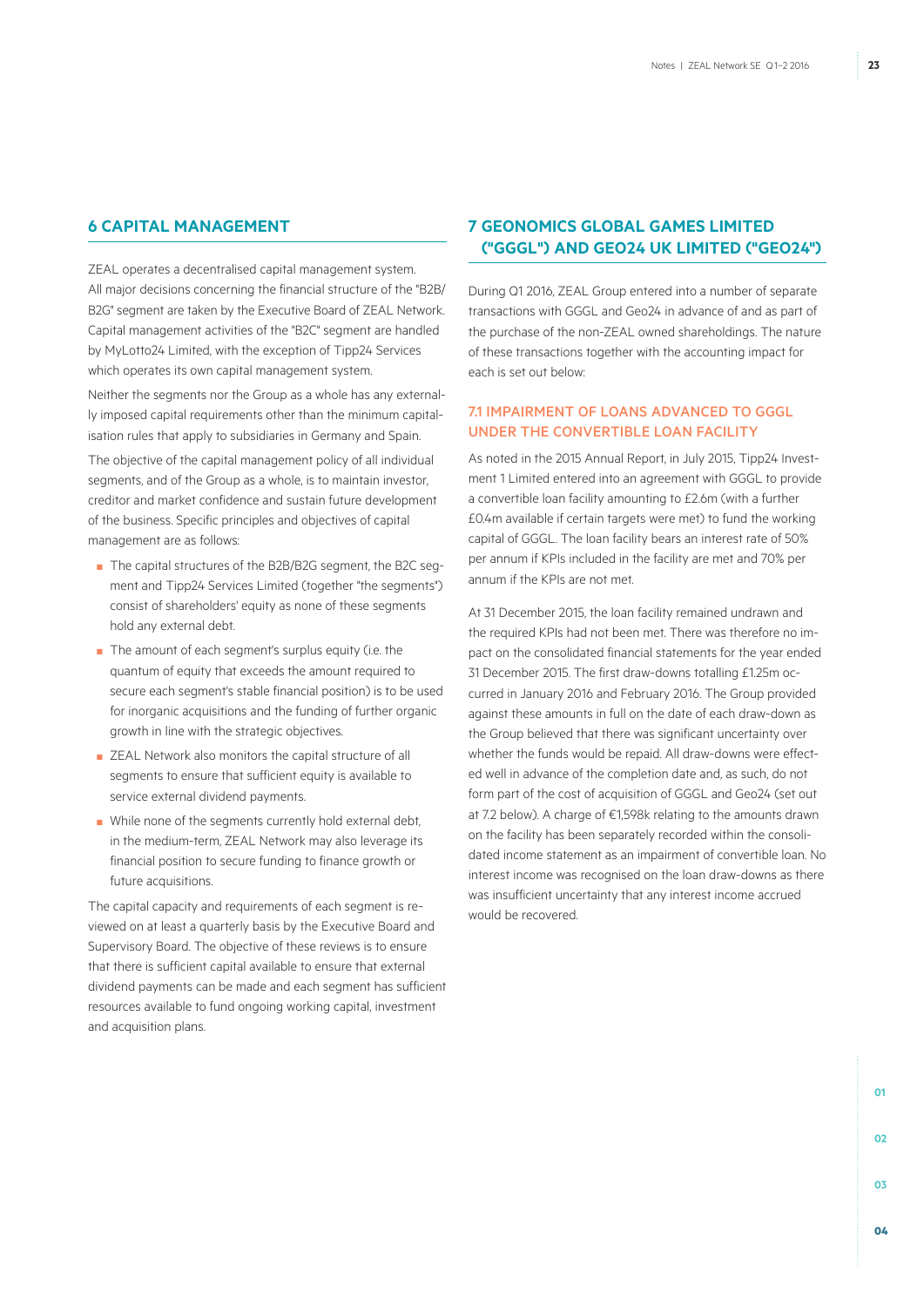### 7.2 Acquisition of non-ZEAL owned shares in GGGL and Geo24

At 31 December 2015, Tipp24 Investment 1 Limited, a wholly owned subsidiary of ZEAL Network SE, held 104,965 ordinary shares in Geonomics Global Games Limited ("GGGL"). GGGL is a software licensing and development company incorporated in the UK. On 29 January 2016, ZEAL Group exercised 37,738 warrants and was granted 37,738 new ordinary shares in exchange for consideration of £377. Post warrant exercise, ZEAL Group owned 142,703 shares in GGGL or 32.13% of the total shares in issue at that date (444,081 ordinary shares).

As noted in the 2015 Annual Report, the Directors made the decision to purchase the non-ZEAL owned shares of GGGL during Q1 2016 as both parties believed that the technical know-how and expertise of the personnel employed by GGGL and its joint venture Geo24 UK Limited ("Geo24") would fit well with ZEAL Group's wider growth aspirations. On 10 March 2016, the Group signed a share purchase agreement ("SPA") with the shareholders of GGGL to acquire the remaining issued share capital of GGGL that was not owned by ZEAL Group at 29 January 2016. As GGGL owned the non-ZEAL owned shares of Geo24 at the acquisition date, ownership of 100% of the issued share capital of GGGL lead to full control of Geo24 passing to the ZEAL Group.

The remaining shares in GGGL that were in issue at the SPA signing date, but not owned or beneficially owned by ZEAL Group (301,378 ordinary shares), were acquired from the non-ZEAL shareholders on 30 March 2016 for consideration of £814k (€1,041k) (representing a value of £2.70 (€3.45) per share).

The excess of the purchase consideration over the fair value of net liabilities acquired in GGGL and Geo24, resulting in a charge of €1,340k, was written off to the consolidated income statement in March 2016. This charge, effectively representing recruitment costs, was recorded as a loss on acquisition.

Immediately following the acquisition ZEAL management implemented the decisions made prior to the acquisition in relation to the technical staff and the Geo24 websites. The technical staff employed by GGGL were assigned to existing B2B/B2G projects developed by the ZEAL Group. Furthermore, before the end of Q1 2016, the websites run by Geo24 prior to acquisition were shut down. As neither the business of GGGL nor the business of Geo24 were capable of being conducted and managed for the purpose of providing a return in the form of dividends, lower costs or other economic benefits directly to investors, the Directors of the Company concluded that neither GGGL nor Geo24 constituted "businesses" as defined in IFRS 3 "Business Combinations".

Although neither GGGL nor Geo24 constituted businesses as defined by IFRS 3 "Business Combinations" and the related disclosure requirements are therefore not required, the Directors believe that details of the assets and liabilities acquired and consideration transferred would be informative to users of the interim financial statements. The following table summarises the consideration transferred for control of GGGL and details of the assets acquired and liabilities assumed at the acquisition date in GGGL and Geo24. No goodwill was recorded on acquisition.

| Recognised amounts of identifiable assets acquired and liabilities assumed |         |       |      |
|----------------------------------------------------------------------------|---------|-------|------|
| in €k                                                                      |         |       |      |
| Cash and cash equivalents                                                  | 278     | 1 4 O |      |
| Trade receivables                                                          |         |       |      |
| Other current assets and prepaid expenses                                  | 231     |       |      |
| Trade payables                                                             | (8)     |       |      |
| Other liabilities and short-term provisions                                | (752)   | (56)  |      |
| Income tax liabilities                                                     | (138)   |       | 138) |
| Total identifiable net liabilities                                         |         |       |      |
| Consideration transferred for 67.87% of GGGL (301,378 shares) <sup>1</sup> | (1,041) |       |      |
| <b>Consideration transferred</b>                                           |         |       |      |
| <b>Total loss on acquisition</b>                                           |         |       |      |

*1 Consideration transferred on acquisition of Geo24 UK Limited was €nil.*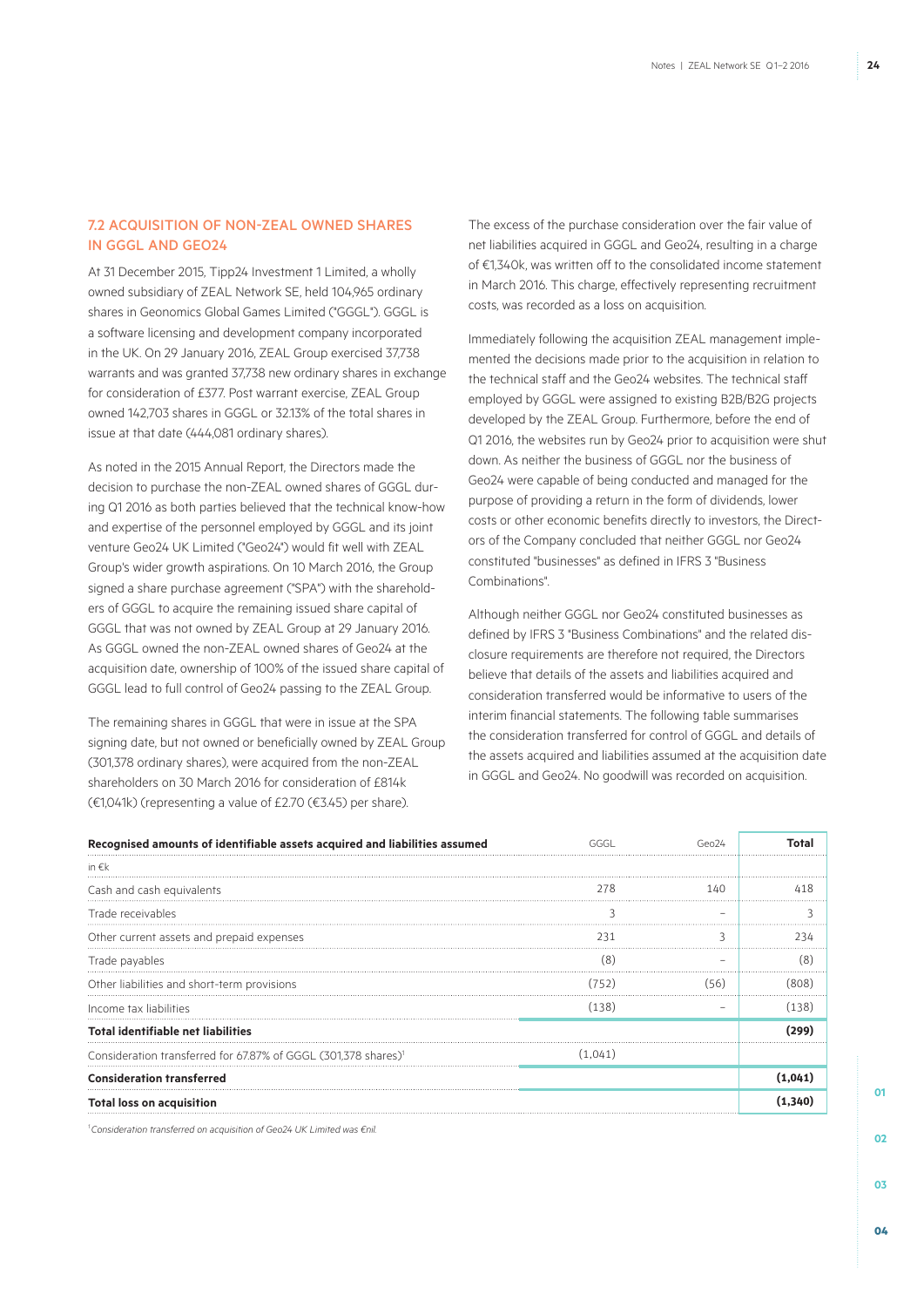#### **Net cash outflow arising on acquisition**

| in $\epsilon$ k                                   |        |
|---------------------------------------------------|--------|
| Cash consideration                                | (1.041 |
| Less: cash and cash equivalents balances acquired |        |
| Acquisition, net of cash                          |        |

No contingent consideration is payable in relation to the acquisition.

# **8 Related parties**

The Members of Executive Board and Supervisory Board of ZEAL Network, as well as their immediate relatives, are regarded as related parties in accordance with IAS 24 "Related party disclosures".

At the Annual General Meeting for the year ended 31 December 2010, held on 29 June 2011, Jens Schumann was elected Member of the Supervisory Board with effect from 1 July 2011. Jens Schumann is the sole shareholder of Schumann e.K. This structure has existed in comparable form since 2002 and was chosen because class lotteries only issue sales licenses at present to natural persons or companies in which neither the liability of the company or its direct and indirect partners is limited. A cooperation agreement is in place between ZEAL and Schumann e.K., which governs the processing of game participation of class lottery customers by Schumann e.K. Under the terms of the agreement, Schumann e.K. must pay all commissions and other brokerage fees collected in this context to ZEAL. ZEAL provides Schumann e.K. with services in the field of controlling, bookkeeping, marketing and technical services and bears the costs incurred by Schumann e.K. in running its operations. As Schumann e.K. forms part of the ZEAL Group, all charges and income eliminate in full in the consolidated financial statements.

As Jens Schumann operates Schumann e.K. in the interest of ZEAL, ZEAL has undertaken to indemnify him in the event of any personal claims by third parties arising from or in connection with the operation of Schumann e.K. Indemnification is limited to the extent that fulfilment of this indemnification may not cause ZEAL to become insolvent or over-indebted. In his capacity as shareholder of Schumann e.K., Mr. Schumann did not receive any remuneration during the business year.

Oliver Jaster is a Member of the Supervisory Board. The operating business of Schumann e.K. was outsourced to a related company of Oliver Jaster, Günther Direct Services GmbH, Bamberg. In return, Günther Direct Services GmbH, Bamberg, received compensation of €61k in the period under review (2015: €56k).

The charitable foundation "Fondation enfance sans frontières", Zurich, owner of the preference shares of MyLotto24 Limited and Tipp24 Services Limited, has been identified as a related party. It did not receive any remuneration from ZEAL in the reporting period.

There were no other significant transactions with related parties in the period under review.

### **9 Subsequent events**

There were no significant events after the balance sheet date that require separate disclosure.

# **10 Statutory accounts**

The financial information shown in this publication, which was approved by the Board of Directors on 12 August 2016, is unaudited and does not constitute statutory financial statements. The Annual Report of ZEAL Network SE for the year ended 31 December 2015 has been filed with the Registrar of Companies in England and Wales. The report of the auditor on those accounts was unqualified and did not contain a statement under section 498 (2) or section 498 (3) of the UK Companies Act 2006.